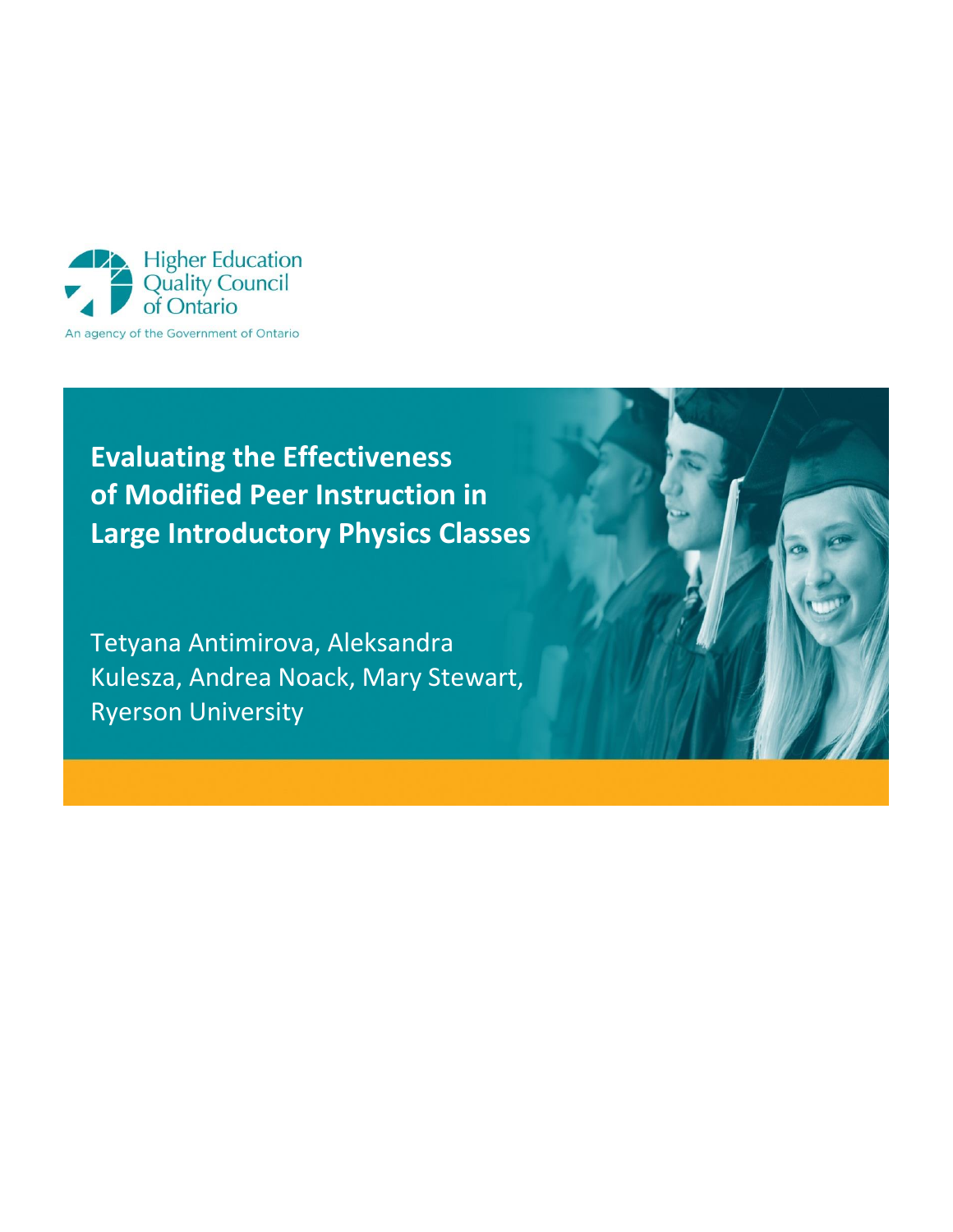# Published by

# **The Higher Education Quality Council of Ontario**

1 Yonge Street, Suite 2402 Toronto, ON Canada, M5E 1E5

| Phone:  | (416) 212-3893 |
|---------|----------------|
| Fax:    | (416) 212-3899 |
| Web:    | www.hegco.ca   |
| E-mail: | info@heqco.ca  |

# **Cite this publication in the following format:**

Antimirova, T., Kulesza, A., Noack, A., & Stewart, M.\* (2015). *Evaluating the Effectiveness of Modified Peer Instruction in Large Introductory Physics Classes.* Toronto: Higher Education Quality Council of Ontario.

\* The use of alphabetical order reflects equal authorship.



The opinions expressed in this research document are those of the authors and do not necessarily represent the views or official policies of the Higher Education Quality Council of Ontario or other agencies or organizations that may have provided support, financial or otherwise, for this project. © Queen's Printer for Ontario, 2015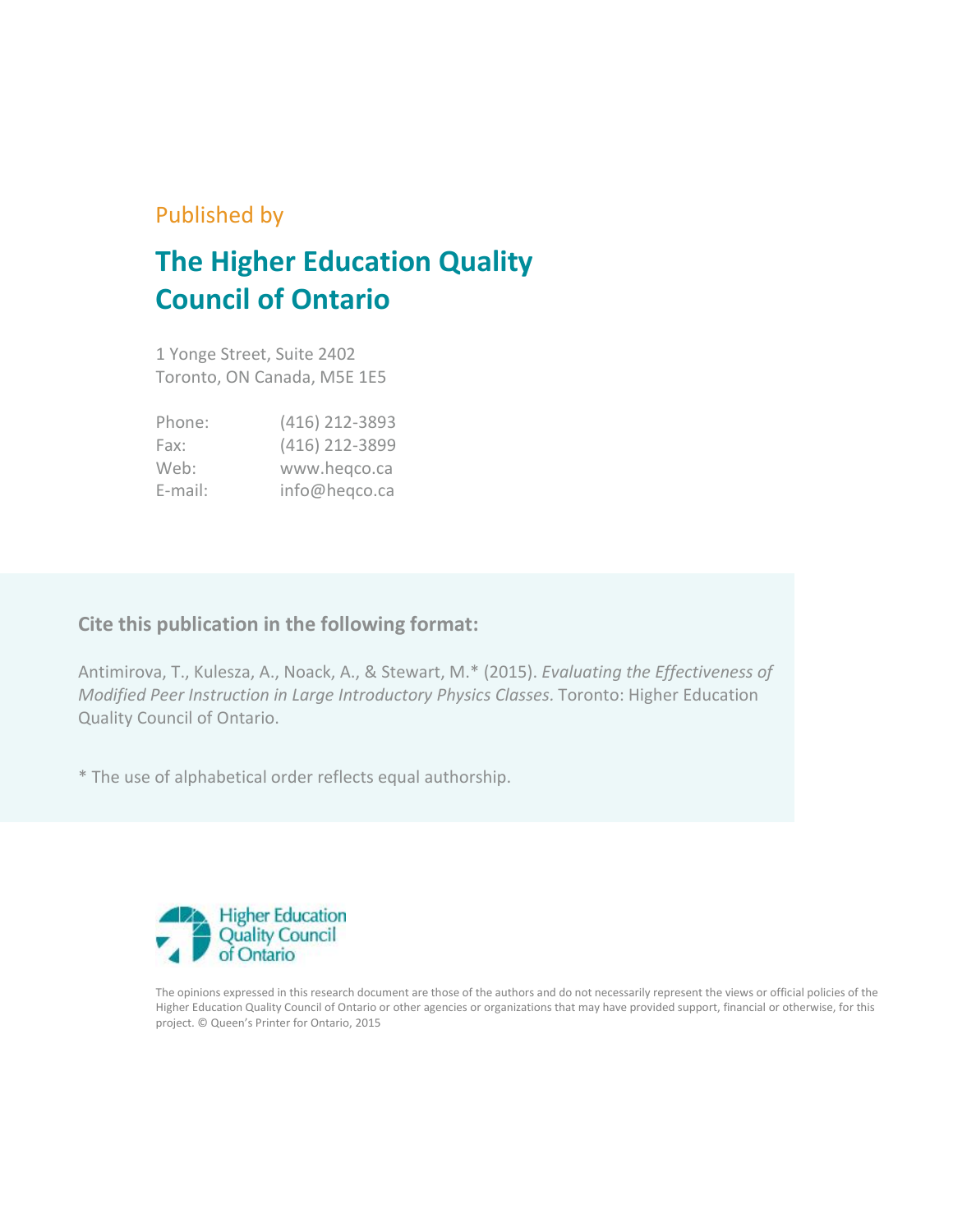# **Table of Contents**

| 1.2 Using Peer Instruction and Personal Response Systems to Improve Student Learning and              |  |
|-------------------------------------------------------------------------------------------------------|--|
| 1.3 Modified Peer Instruction in Large Introductory Physics Classes at Ryerson University 8           |  |
|                                                                                                       |  |
|                                                                                                       |  |
|                                                                                                       |  |
|                                                                                                       |  |
|                                                                                                       |  |
|                                                                                                       |  |
|                                                                                                       |  |
|                                                                                                       |  |
|                                                                                                       |  |
|                                                                                                       |  |
| 4.1 Research Question 1: The Effect of MCFQ-Writing Activities on Students' Gains in Conceptual       |  |
| 4.2 Research Question 2: The Effect of MCFQ-Writing Activities on Students' Attitudes towards Physics |  |
| 4.3 Research Question 3: Students' Perceptions of Active-Learning Strategies  26                      |  |
|                                                                                                       |  |
| 4.3.2 Students' Perceptions of Peer Instruction and Personal Response Systems  27                     |  |
| 4.3.3 Students' Perceptions of Multiple-Choice Format Questions for Teaching and Evaluations  28      |  |
|                                                                                                       |  |
| 4.3.5 Students' Perceptions of Self-Tutoring, Homework and Reading Activities  28                     |  |
| 4.3.6 Students' Overall Course Impressions and Suggestions for Improvement  29                        |  |
|                                                                                                       |  |
|                                                                                                       |  |
|                                                                                                       |  |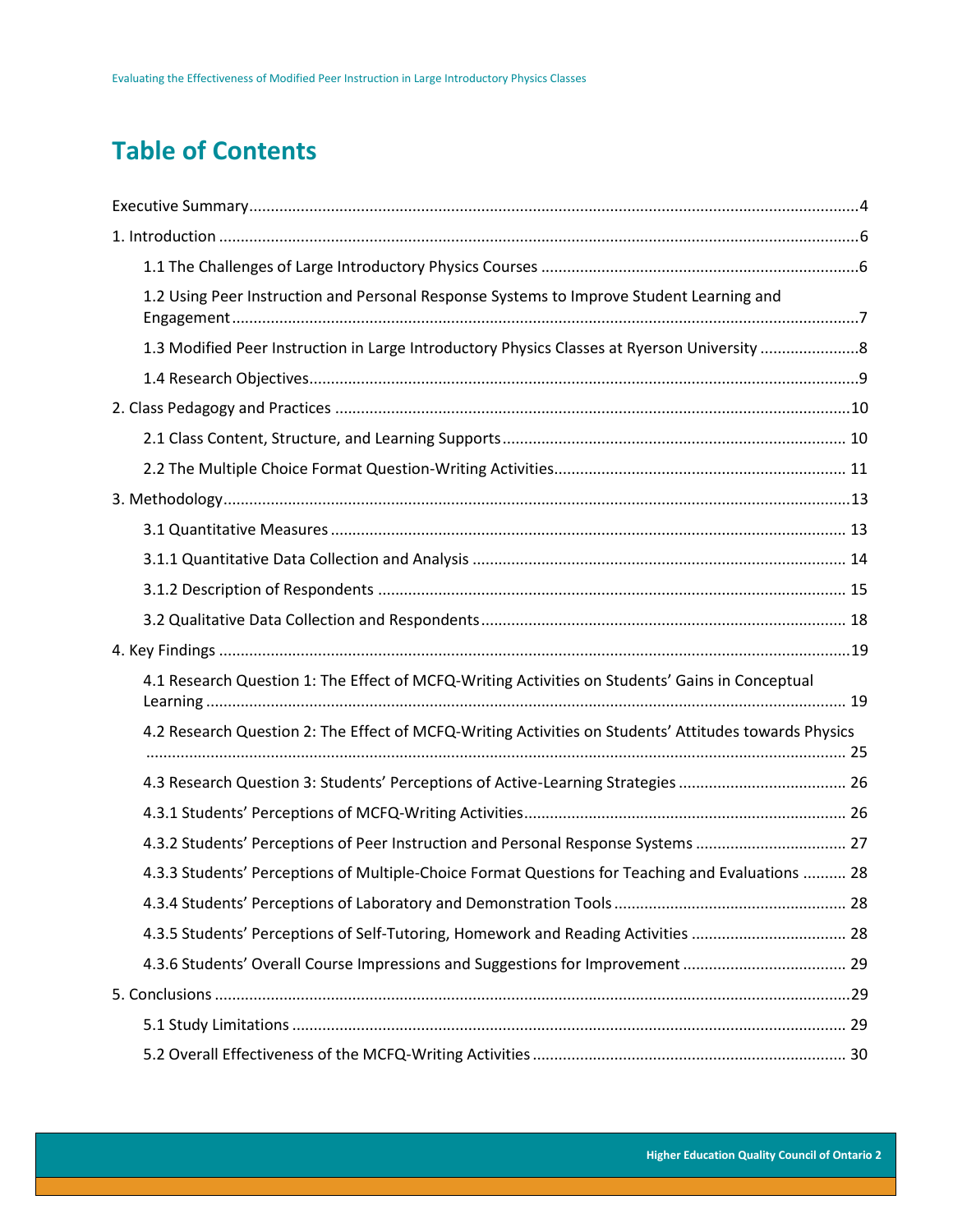| References |  |
|------------|--|

# **List of Figures**

|--|--|--|

# **List of Tables**

| Table 3: Normalized and Absolute Mean Gains in Student Learning, by Group and Year  19                |  |
|-------------------------------------------------------------------------------------------------------|--|
| Table 4: Mean Learning Gain, by Students' Demographic and Educational Characteristics 21              |  |
| Table 5: Predicted Normalized Student Learning Gains, Overall and by Year, based on OLS Regression 23 |  |
| Table 6: Week 2 and Week 12 CLASS Results by Sub-categories, Overall and by Group <sup>1</sup> 26     |  |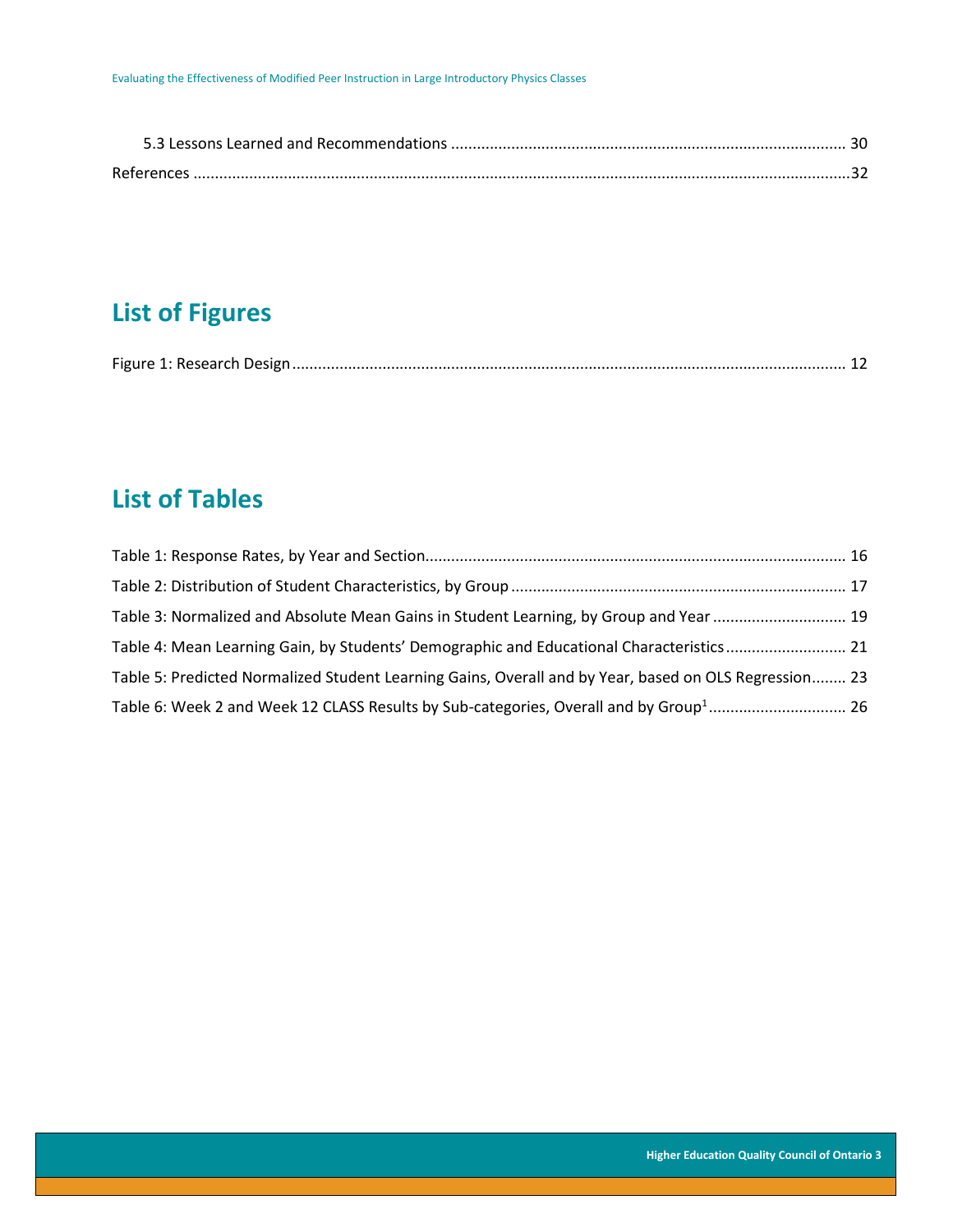# <span id="page-4-0"></span>**Executive Summary**

This report presents the results of research into the use of collaborative, multiple-choice format questionwriting activities as a supplement to standard peer instruction (PI) methods in a large introductory physics course.

The standard PI method includes posing questions for student reflection and challenging students to identify gaps in their own understanding. A typical PI class session consists of brief lecture segments interposed with short quizzes consisting of conceptual questions, mostly in a multiple-choice format. In large classes, students' responses are usually collected with the aid of a personal response system. After a first poll of quiz results, students spend a few minutes discussing their choices with two to four peers, attempting to agree on the correct answer. Students in classes that use PI show significant gains in conceptual understanding, as measured by standardized tests. Moreover, the gain in conceptual understanding that results from PI translates into better problem solving skills than for students in traditional lecture-based classes. However, PI pedagogy relies heavily on multiple-choice format questions (MCFQs). Therefore, despite the effectiveness of the PI method, the advantages and disadvantages of using MCFQs for both teaching and evaluation have been a topic of ongoing debate. Although many of the critiques of MCFQs can be surmounted, one fundamental limitation of MCFQs is hard to dismiss. Even proponents of PI acknowledge that using MCFQs means that students do not learn to formulate or articulate their own ideas, and instead select from among the provided responses.

In response to this limitation, we developed and tested a modified form of PI that includes a supplementary activity prompting students to formulate and articulate their own ideas clearly. The new activity has students work collaboratively in small groups to write MCFQs similar to those used for PI. These activities took place both in class and online. The objective of this study was to evaluate whether the introduction of these MCFQ-writing activities enhanced students' understanding of fundamental concepts in physics, students' attitudes towards physics and the degree of student engagement, as compared to the standard PI pedagogy. This study was implemented in PCS120 (Physics I), a required introductory physics course for undergraduate science program students at Ryerson University in Toronto, Ontario. PI supported by a personal response system (i.e., clickers) has been used in the course since 2006 and has had a documented positive effect on students' learning outcomes.

The effect of incorporating MCFQ-writing activities into the course was assessed using both quantitative and qualitative approaches. The quantitative measures included an assessment of the normalized gain in students' conceptual knowledge, as measured by a pre- and post-test administration of the Force Concept Inventory (FCI). In addition, change in student attitudes was measured by a pre- and post-test administration of the Physics version of the Colorado Learning Attitudes about Science Survey (CLASS). A socio-demographic survey asking students' about their personal and educational background and preferences was also administered. After completing the course, some students participated in semistructured, in-depth interviews probing their perception of the new activity and their learning in the course overall.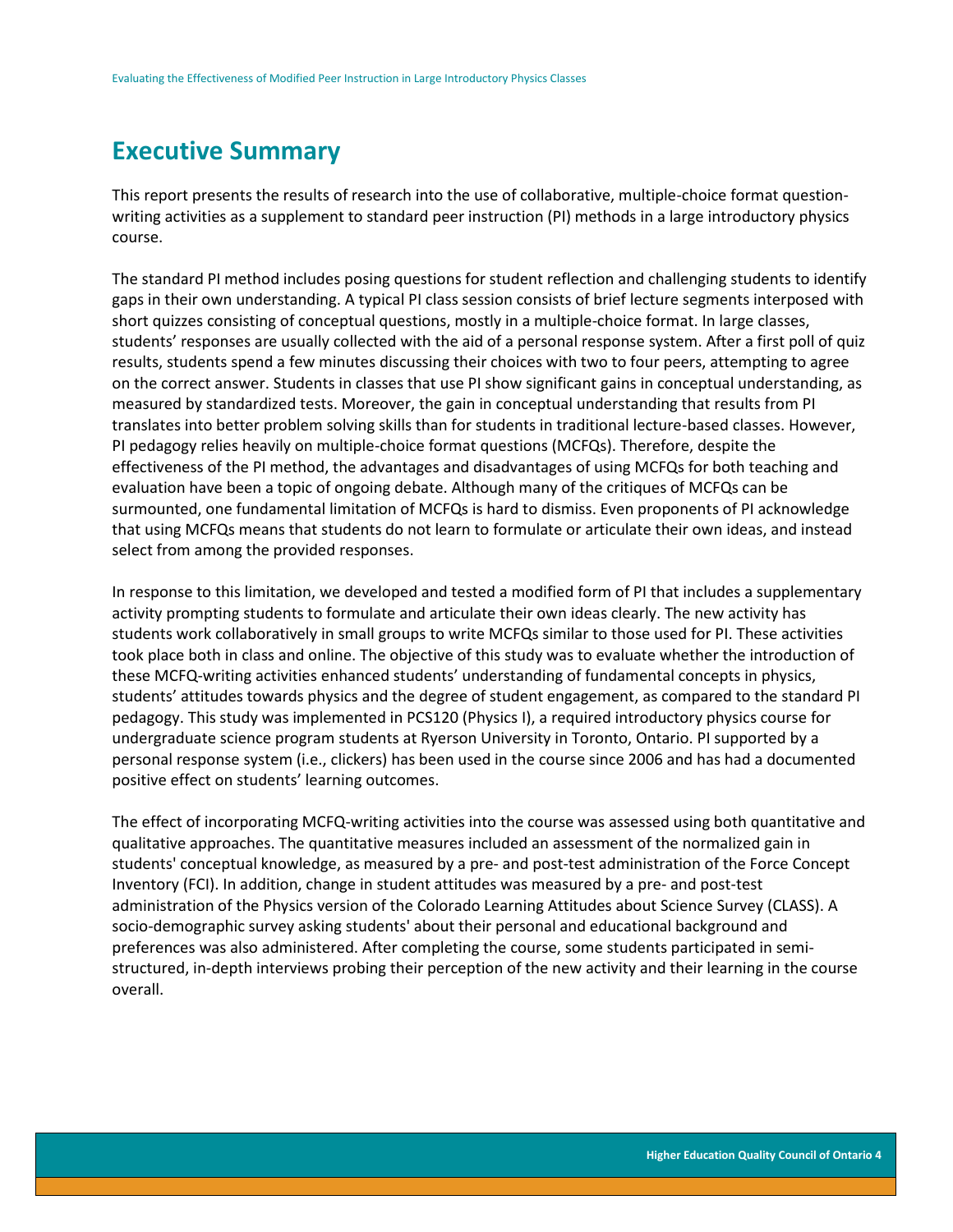The results show that the introduction of collaborative MCFQ-writing activities had inconsistent effects on students' learning. In the 2012 cohort, student characteristics appeared to have little effect on normalized learning gains, whereas participating in the MCFQ-writing activities was associated with a significant improvement in conceptual learning. This effect was not replicated in the 2013 cohort. In contrast, in the 2013 cohort, students' personal characteristics were strongly associated with normalized learning gains, but participating in the MCFQ-writing activities appeared to have little effect on conceptual learning. When the results of the two cohorts are pooled, gender, English-language proficiency and attendance were each associated with larger normalized gains in conceptual learning than participating in the MCFQ-writing activities. With the exception of attendance, these attributes are typically not influenced by the teaching practices of introductory physics instructors. These results suggest that the use of MCFQ-writing activities in large, introductory physics courses has some beneficial effect, but that this effect is not necessarily consistent across all groups of students.

CLASS is used to distinguish between novice-like and expert-like attitudes towards science overall and in eight empirically generated categories. Introductory physics courses commonly lead students to adopt lessexpert attitudes. In this study, a positive shift in students' attitudes was detected in the areas of problem solving sophistication, conceptual understanding and applied conceptual understanding. The positive attitude shift in these three areas related to conceptual understanding reflects the success of PI pedagogy in promoting students' engagement and conceptual learning in physics and cannot be attributed specifically to the MCFQ-writing activities. A negative shift was however apparent in two areas: personal interest in physics and sense-making effort (feeling like the effort needed to make sense of the material is worthwhile). Compared to students who only participated in standard PI activities, the use of MCFQ-writing activities did not appear to have an effect on student learning. In other words, adding MCFQ-writing activities on the top of the standard PI activities does not seem to further improve students' attitudes toward physics.

Semi-structured interviews were used to probe students' perception of the pedagogy and technology tools used in the course, and prompted them to reflect on their own learning. Interviewees often did not recognize the MCFQ-writing activities as a unique component of the course and many did not specifically remember participating in them. This omission is notable, as about 60% of the class received credit for participating in the online MCFQ-writing activities and an even larger proportion participated in the in-class activities. Students who did recall the MCFQ-writing activities provided positive feedback, recognizing them as an opportunity to reflect on material, monitor their own understanding and try "getting into the mindset of the professor."

Given the results of the study, the researchers recommend that instructors consider the cost, time and resources needed to implement these small-group, collaborative MCFQ-writing activities. Compared to standard PI techniques, this new activity requires a significant amount of preparation, as well as timeconsuming monitoring of student online activities, without demonstrating consistent effects on student learning. This intervention may have a different effect in a course with fewer student learning supports already in place. We encourage instructors in large classes to consider alternative interventions to increase student learning, while also remaining mindful of the potential for resource overload among students. Although the new MCFQ-writing activities proved to be less effective than expected, interviewees expressed overwhelming support and appreciation for the diverse opportunities for active learning in the course.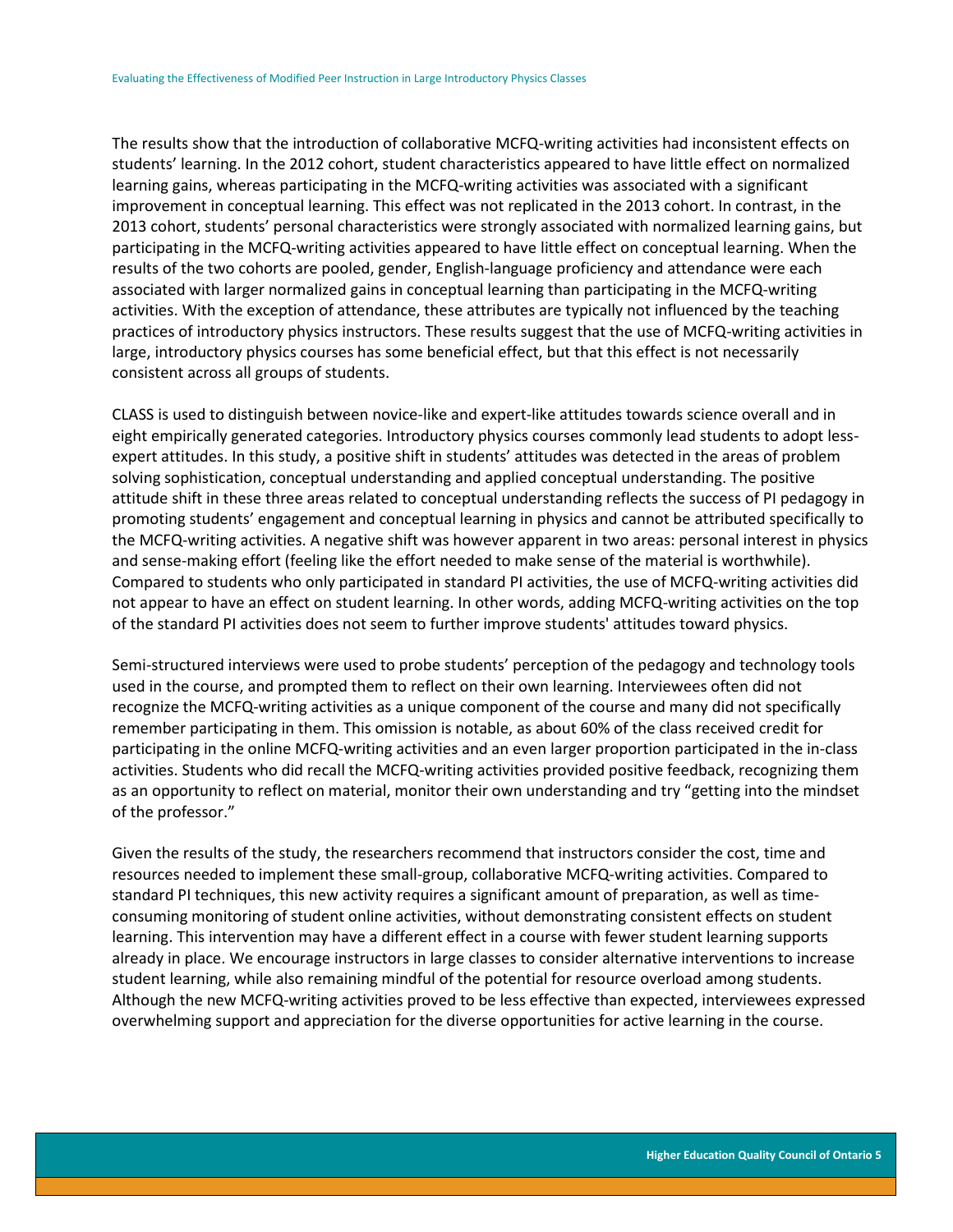# <span id="page-6-0"></span>**1. Introduction**

### <span id="page-6-1"></span>**1.1 The Challenges of Large Introductory Physics Courses**

As a result of both fiscal and demographic pressures, university class sizes in Ontario have been growing, especially at the first-year level. Common negative effects of large class sizes include reduced studentfaculty interactions and individual feedback to students, and a lower overall level of student engagement (Cuseo, 2007; Iaria & Hubball, 2008). On its own, lecture-style instruction promotes a banking method of learning and has the potential to isolate students with different learning needs and diverse educational experiences. The traditional lecture format encourages students to focus on factual materials and superficial details instead of thinking about the concepts, underlying principles and major ideas (McCarthy & Anderson, 2000). In addition, students' previous academic backgrounds and expectations can vary dramatically in large classes. For example, as is the case in the present study, some introductory physics courses in Ontario universities combine students with and without senior-level high school physics experience. Moreover, the diversity within the Ontario student population in relation to immigration experiences, visible minority status, Aboriginal identity, students with disabilities, first-generation students and second-career students means that in order to be effective, instructors must adopt strategies to reach out to a wide range of learners.

Among all the science disciplines, physics continues to be perceived as a particularly challenging subject. Students' attitudes toward and pre-conceptions about physics often negatively affect their learning and pose an additional challenge for instructors (Redish, Saul & Steinberg, 1998; Gray, Adams, Wieman & Perkins, 2008). Students often feel disconnected from the material taught in the physics classrooms and, as a result, gradually lose motivation and interest in the course. This effect is particularly pronounced in large introductory classes, where the abstract nature of the subject matter and the lack of hands-on experience can pose significant barriers to students' learning. This contributes to ongoing problems with student retention. In response to these challenges, many physics instructors have adopted new pedagogical techniques to increase students' engagement with class material in an effort to improve grades and course completion rates.

There is ample evidence from science education research that in instructor-centered, lecture-style classes students learn only a fraction of what they could have learned; students learn much more in classes that employ enquiry and offer a high degree of interactive engagement and social interaction (Hestenes, Wells & Swackhamer, 1992; Hake, 1998; Thornton & Sokoloff, 1998; Savinainen & Scott, 2002; Thornton, Kuhl, Cummings & Marx, 2009). In large introductory physics courses where the instructor used a didactic onedirectional lecture approach, learning gains as low as 10-15% have been reported (Hake, 1998). Traditional lectures often reinforce students' erroneous beliefs that the rote memorization of unrelated facts and random examples represent meaningful learning. Activity-based, technology-enhanced learning is one approach with the potential for shifting the classroom focus from professor-centered to student-centered, thus improving student learning outcomes. Dramatic evidence of the effectiveness of interactive engagement compared to the one-directional lecture has recently emerged from a comparative study at the University of British Columbia [\(Deslauriers,](http://www.sciencemag.org/search?author1=Louis+Deslauriers&sortspec=date&submit=Submit) [Schelew](http://www.sciencemag.org/search?author1=Ellen+Schelew&sortspec=date&submit=Submit) & Wieman, 2011).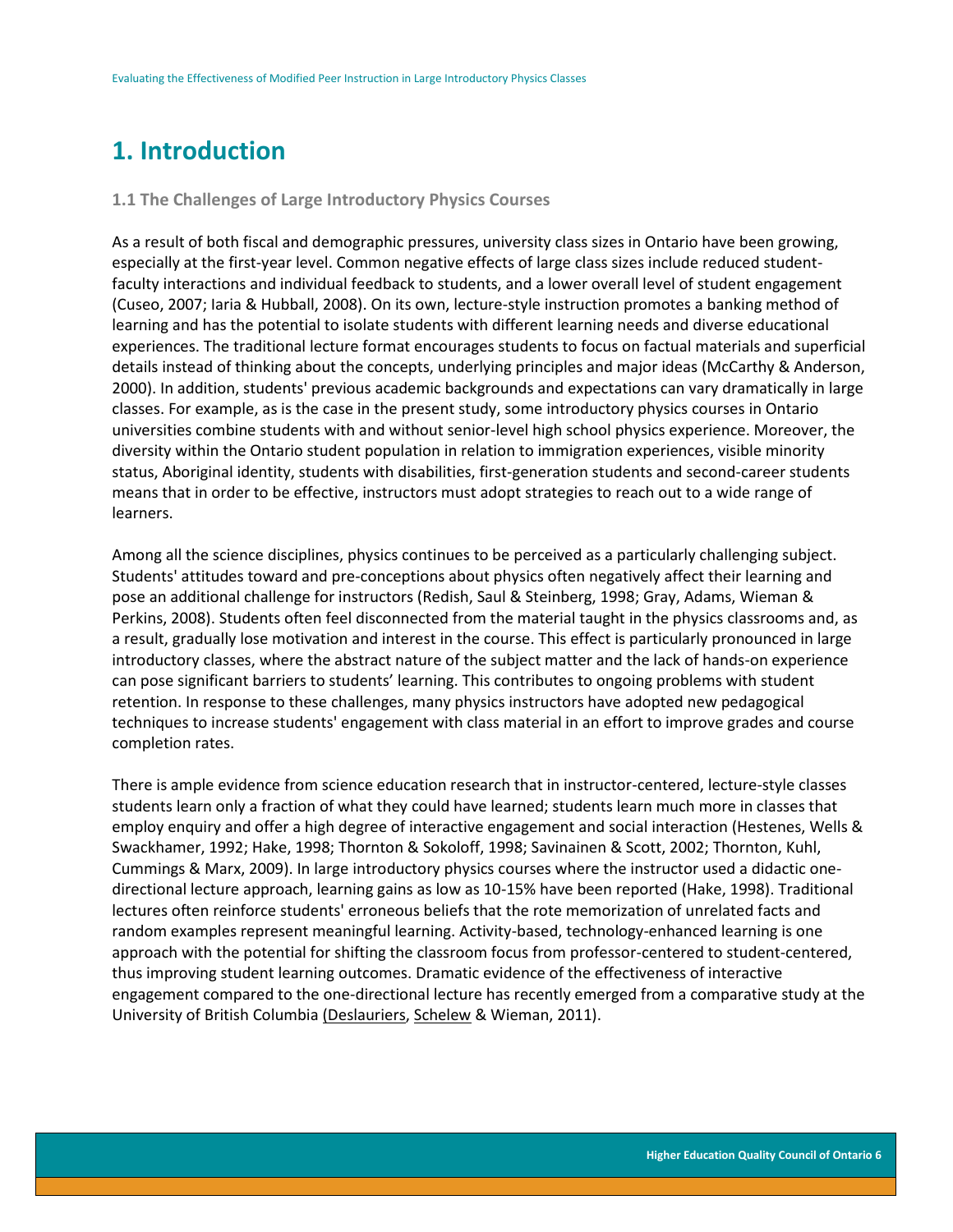One meaningful measure of successful learning in science is the development of scientific reasoning and the mastery of key scientific concepts, which combine to promote better problem-solving skills and critical data analysis (Hestenes et al., 1992; Thornton & Sokoloff, 1998; Savinainen & Scott, 2002; Thornton et al., 2009). Improving students' attitudes towards science is very important, since it can also have a positive effect on student learning (Perkins, Adams, Finkelstein, Pollock & Wieman, 2004; Pollock, 2004; Perkins, Gratny, Adams, Finkelstein & Weiman, 2005; Adams et al., 2006). In addition to the substantive course content, helping physics learners to acquire more expert-like behaviours and attitudes has long been considered an important goal of physics teaching. However, this goal is particularly hard to achieve in a large lecture-style course. Changing students' attitudes requires engagement strategies that encourage students to be active participants in the classroom and outside.

Since instructors have a wide variety of PI and active learning strategies available to them, it is important to assess which strategies students find the most useful and which lead to the best learning outcomes in various learning environments. Several common student engagement techniques are described below.

# <span id="page-7-0"></span>**1.2 Using Peer Instruction and Personal Response Systems to Improve Student Learning and Engagement**

Peer Instruction (PI) is a well-documented strategy for increasing students' classroom engagement (Mazur, 1997). The use of PI in science classes has led to significant positive effects on students' performance in the many institutions that use it (Deslauriers et al., 2011).There are many variations of PI pedagogy: with or without personal response systems, with or without requiring prior reading, and in combination with just-intime teaching or used independently. Students in classes that use PI show significant gains in conceptual understanding, as measured by standardized tests (Crouch & Mazur, 2001; Fagen, Crouch & Mazur, 2002; Singh, 2005; Smith et al., 2009). Moreover, the gain in conceptual understanding that results from PI translates into better problem-solving skills than for students in traditional classrooms, even though PI activities do not usually explicitly teach students how to solve traditional numerical problems.

Activity-based 'learning by doing' is rooted in the ideas of constructivism, a learning theory that is particularly relevant for science education (Fensham, Gunstone & White, 1994). Constructivist approaches treat learning as a process through which individuals develop new concepts by building upon their prior knowledge and incorporating new information. In this framework, mobilizing students' prior knowledge is absolutely crucial for successful learning to take place. In physics education, however, the ideas that students bring with them to class often include misconceptions, which often persist despite formal instruction (McDermott & Redish, 1999). For example, it is common for particular misconceptions about Newtonian mechanics to persist among graduate students, even though these topics are typically covered in introductory, first-year undergraduate physics courses (McDermott, 1990; McDermott & Redish, 1999).

The success of PI relies heavily on using meaningful conceptual questions that allow peers and instructors to elicit, confront and resolve students' misconceptions. Often, these conceptual questions take on a multiplechoice format, with each incorrect answer option representing a specific, identifiable misconception or mistake. As an additional benefit, frequently practicing multiple-choice format questions (MCFQs) gives students increased confidence in completing MCFQ-format formal evaluations. In large classes, students' answers to the MCFQs used for PI are often collected in real-time using electronic response systems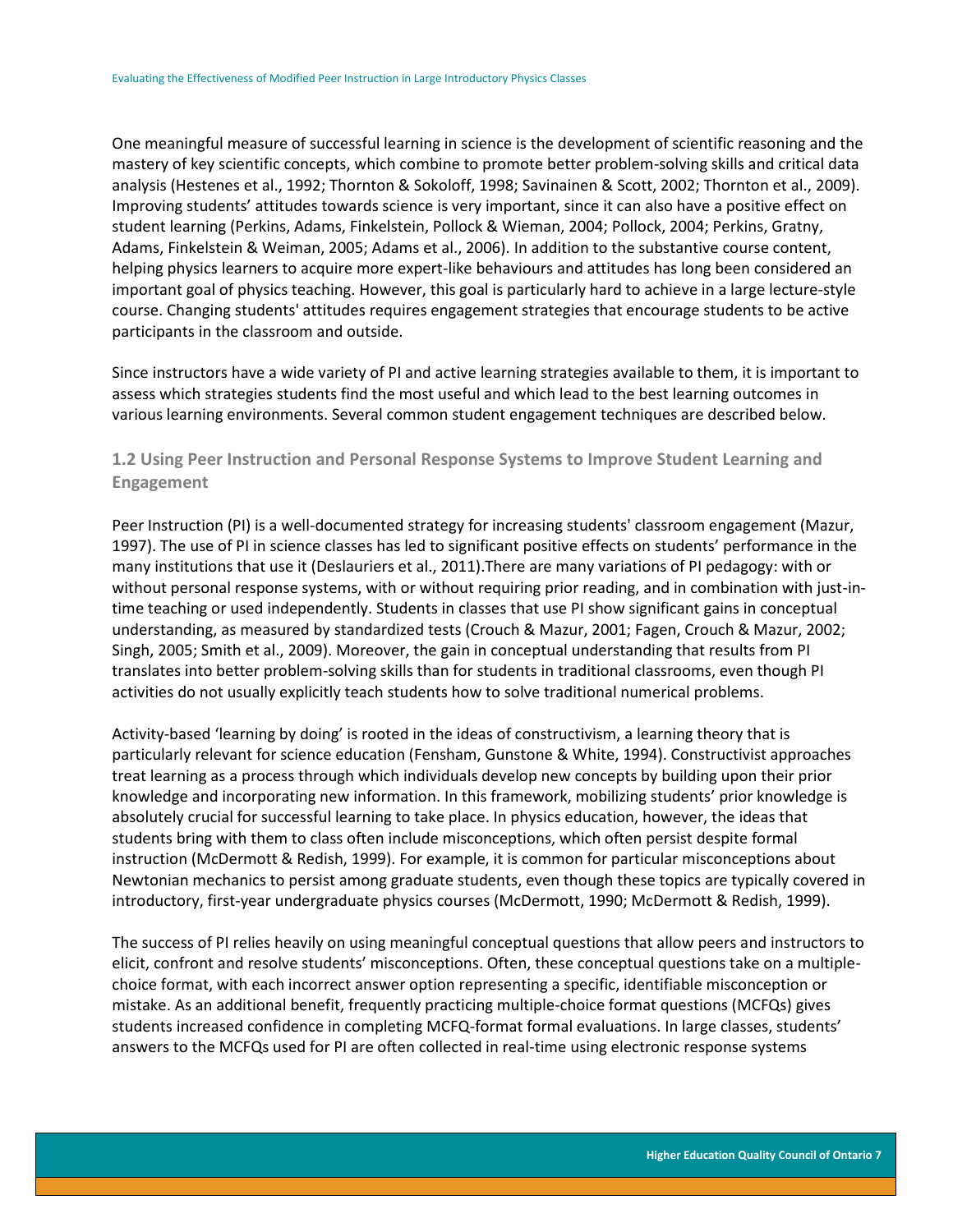(clickers). Although clickers were initially developed to combat the challenges of large classes, they have become effective technology tools used to support PI pedagogy in classes of all sizes. Popular clicker technology consists of a radio-frequency receiver for the instructor, individual student clickers (voting devices) and supporting software for the analysis of student responses. A more recent trend is web-based clicker-like voting systems, such as, for example, Web-Clicker iClicker (https://webclicker.iclicker.com/), or TOP HAT (https://tophat.com/), which do not require a separate physical device for either the instructor or students. In either form, personal response systems can be exceptionally useful for providing course instructors with an immediate snapshot of the prevailing ideas and misconceptions among students in the class so that they can adjust their teaching accordingly.

The availability of good-quality MCFQs that students can answer in real-time using personal response systems is central to many forms of PI. Fortunately, science educators have produced extensive researchbased materials to help instructors implement PI and other interactive teaching methods. For example, many science textbook publishers now provide extensive multiple-choice question banks with almost every text, though the quality of the questions varies substantially. Since physicists were among the first to start using personal response systems, many physics textbooks have particularly good question banks to support PI pedagogy. In addition, some instructors create and share their own questions with colleagues; there are a growing number of online databases dedicated to allowing instructors to share and compile effective MCFQs for PI.

Despite the success of PI that uses MCFQs in improving learning outcomes in science classes, the advantages and disadvantages of using MCFQs for both teaching and evaluation remains a topic of ongoing debate. One serious concern raised by critics of PI using MCFQs is that this pedagogy prompts students to select from among pre-established answers and thus students do not learn to formulate their own statements and express their own ideas (McDonald, 2001; Brown, Race & Smith, 2004). Some instructors argue that using MCFQs for evaluation allows students to answer questions by guessing, without necessarily figuring out the solutions (Cunningham, 2005). Depending on the number of options for each question (normally four or five), guessing will result in 20 to 25% false positives. Some students also perceive MCFQs to be unfair compared to regular full-solution questions because they do not provide partial marks. Students may believe that the main reason why the instructors use MCFQs is to save time on marking. Another widespread misconception among students is that the marks for such MCFQ tests are lower than for longanswer tests (which is not true, provided that the tests are properly designed). Our motivation for implementing MCFQ-writing activities in addition to PI was to counter some of these concerns by providing students with opportunities to formulate their own ideas and showing students how MCFQs are carefully structured to identify common misconceptions. Previous research on the use of student-generated MCFQs is scarce. Bottomley and Denny (2011) reported some success using this strategy with biomedical sciences students, using the PeerWise software for students' online collaboration. These researchers reported that students were eager to participate and produced a large repository of relevant, good-quality MCFQs.

### <span id="page-8-0"></span>**1.3 Modified Peer Instruction in Large Introductory Physics Classes at Ryerson University**

Ryerson University is a mid-to-large-size institution with approximately 38,000 undergraduate students, located in downtown Toronto. It attracts an ethnically and linguistically diverse student body. Like other similar-sized universities, Ryerson University offers several large introductory science classes, many of which have more than 200 students per lecture section and more than 400 students per course. Students enrolled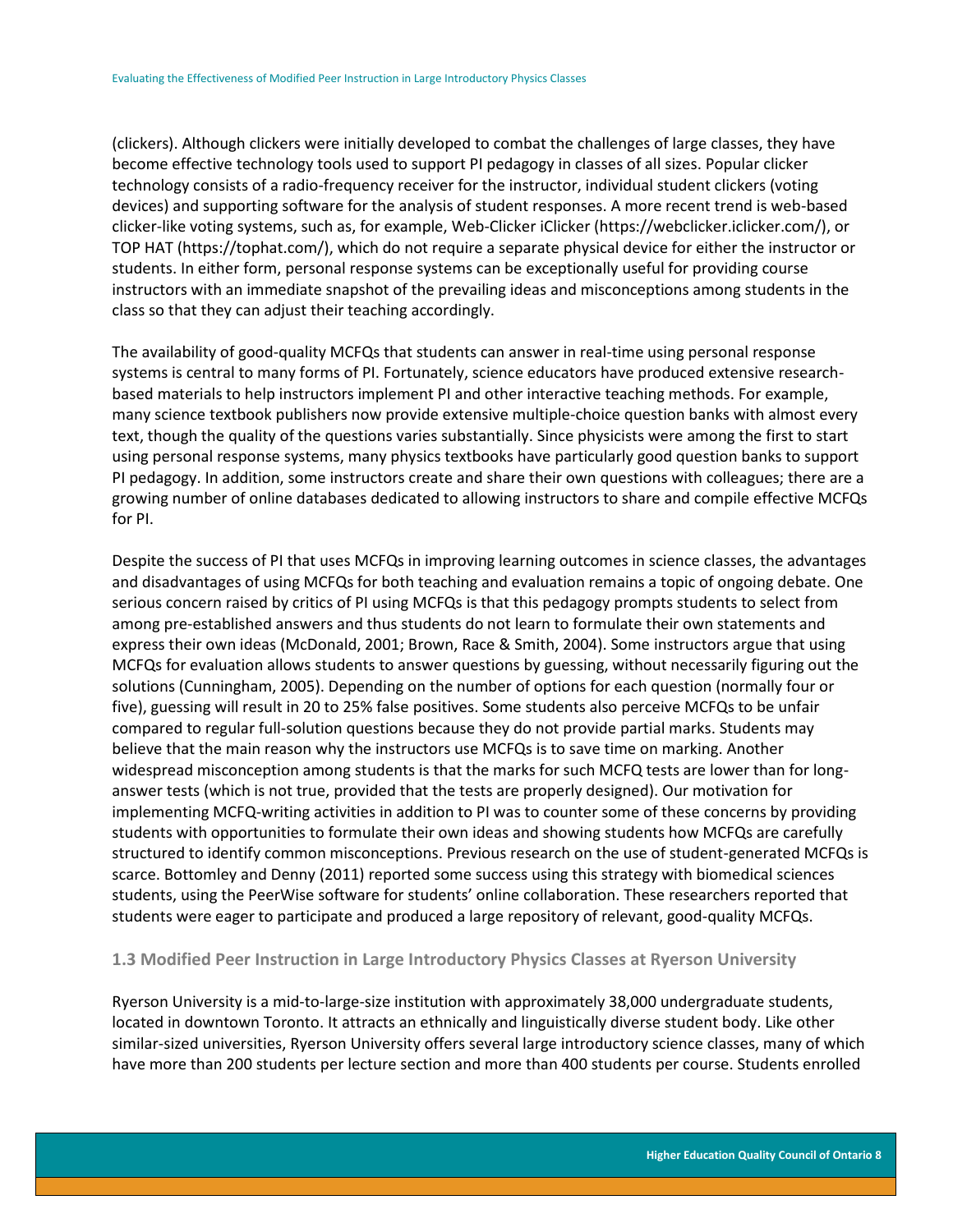in these courses come from a variety of different programs (specializations) with varying admission requirements and thus also have diverse backgrounds in terms of their previous science and math education. In order to capture the diversity of student histories and understand their relation to learning outcomes, the researchers administered a socio-demographic survey at the same time as the other measures used in this study.

Since 2007, instructors in many of the large introductory science courses at Ryerson University have promoted active learning through the use of PI, aided by personal response systems. The PI method used includes posing questions to foster student reflection and to challenge them to identify gaps in their understanding. Typical PI classes consist of brief (typically 7-15 minutes) lecture segments interspersed with short quizzes consisting of conceptual questions, mostly in a multiple-choice format. Each student first answers the question individually. After a first poll of their responses, students spend a few minutes debating their choices with two to four peers, attempting to agree on the correct answer. In the process of PI, students learn to focus on concepts rather than memorizing facts. Previous research shows that these PI activities have had a positive effect on students' performance and retention in this context (Antimirova, Noack & Milner-Bolotin, 2009; Milner-Bolotin et al., 2011).

In 2011, one instructor introduced an additional activity that aimed to overcome some of the problems associated with the reliance of PI pedagogy on multiple-choice format questions. The goal of this additional intervention was to enhance student learning through the creation of new MCFQs, increase students' engagement and collaboration through small-group activities, provide the students opportunity to formulate their own ideas and promote students' overall sense of responsibility for their own learning and evaluation. The new activity extends the existing PI in a large, introductory physics course by requiring students to collaborate in small groups to create their own MCFQs based on various physics scenarios. The students were prompted to write their own conceptual questions in a multiple-choice format that included the correct answer as well as distractor answers that represented possible, common misconceptions. The additional activity was based on earlier work by the course instructor that replaced some PI activities with stand-alone collaborative group activities based on cognitive conflict (Kalman, Milner-Bolotin & Antimirova, 2010). Although the results of these collaborative group activities were encouraging in terms of improving students' conceptual understanding of the topics addressed, they were too time-consuming to be used in the classroom on a regular basis.

The innovative elements in this intervention were:

- a) Student-generated multiple-choice format questions (MCFQs)
- b) The creation of MCFQs incorporated as small-group collaborative activities during class time and online
- c) If successful, the incorporation of student-generated MCFQs into PI activities during class time and evaluations

# <span id="page-9-0"></span>**1.4 Research Objectives**

The purpose of this study was to evaluate the effectiveness of peer instruction supplemented with the new small-group collaborative MCFQ-writing activity, as compared to the more standard peer instruction without the additional activity.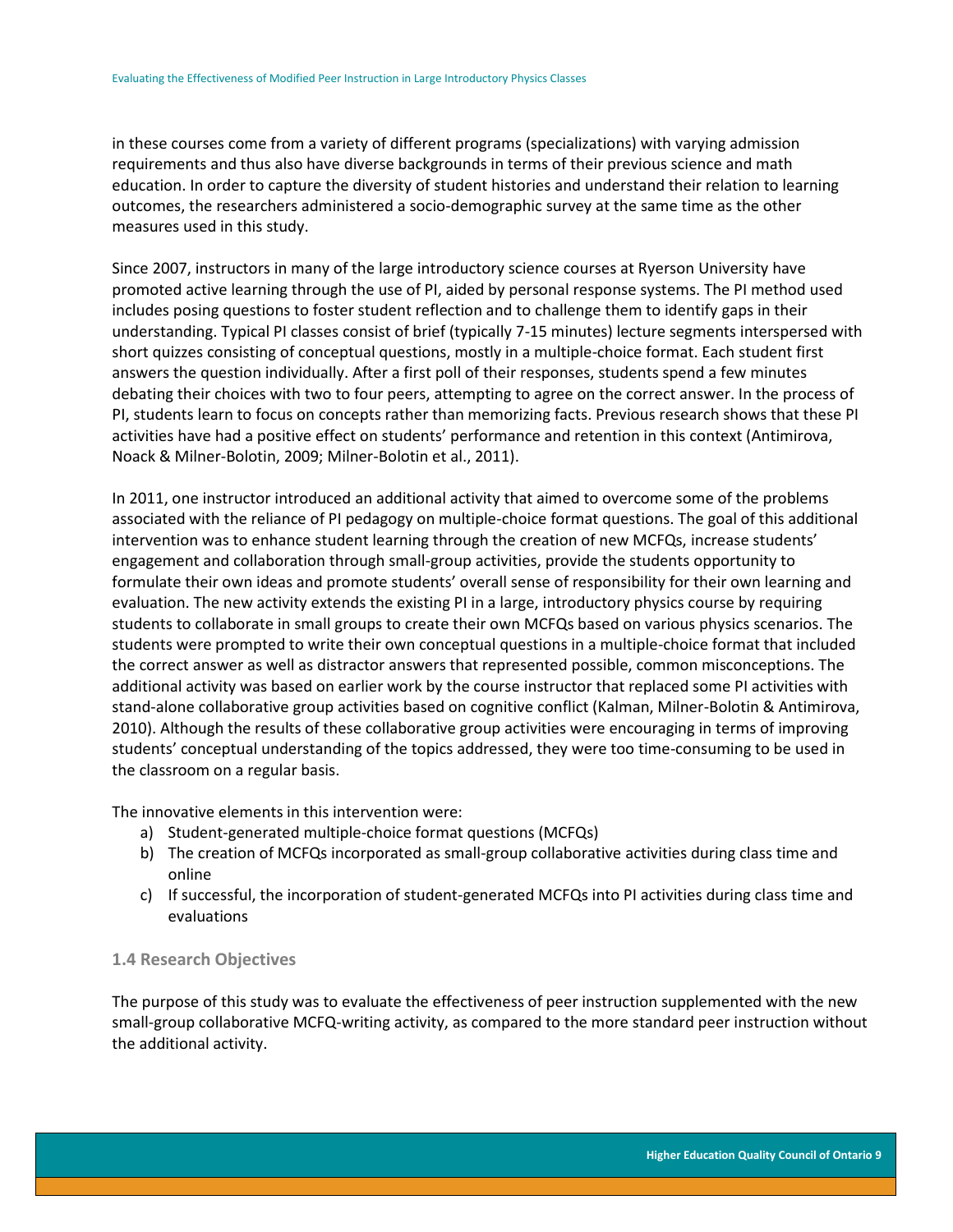This study aimed to answer three main research questions:

- a) What is the effect of our model of interactive engagement (modified peer instruction supplemented by small-group collaborative activities that resulted in the development of student-generated multiple-choice questions) as compared to the standard PI model in terms of students' gain in conceptual learning?
- b) What is the effect of our model of interactive engagement as compared to the standard PI model in changing the students' attitudes towards physics from 'novice-like' to 'expert-like'?
- c) What are students' perceptions of their learning in our model of interactive engagement?

We conclude by summarizing the results of these three questions in order to make a general assessment of the relationship between our model of interactive engagement and conceptual learning in introductory science classes.

# <span id="page-10-0"></span>**2. Class Pedagogy and Practices**

### <span id="page-10-1"></span>**2.1 Class Content, Structure, and Learning Supports**

This study was conducted during the Fall 2012 and Fall 2013 semesters in the course 'PCS120: Physics I', a mandatory introductory physics course for first-year Faculty of Science undergraduate students at Ryerson University. Physics 1 is described in the university course calendar as "a calculus based course covering fundamental physics concepts: units, vectors, linear motion, circular motion, force and motion, work and energy, collisions, gravitation, electrostatics, capacitance, and simple DC circuits." This course is typically taught in two or three parallel lecture sections. Although the different sections are taught by different instructors, they have identical syllabi, common online assignments, mandatory labs and tutorials, and a common grading scheme for major evaluations (the midterm test and final exam). Enrolment in this course has been growing steadily since the inception of the science programs at Ryerson in the Fall 2005 semester and currently there can be more than 500 students registered each semester.

The course consists of three hours of lecture each week (usually in one two-hour session and one one-hour session), one hour of tutorial each week, and a two-hour laboratory session every other week. Tutorials and laboratory sessions are led by teaching assistants, who are normally graduate students in physics (or occasionally engineering). The number of students per tutorial and lab sections does not exceed 25 students.

In the Fall 2012 semester, the course was offered in two sections, each taught by a different instructor. In the Fall 2013 semester, the course was offered in three sections, each taught by a different instructor. In all five iterations of the course, the instructors used PI techniques that enabled students to work through material collaboratively. The majority of the questions used for PI were conceptual multiple-choice questions that did not involve numerical calculations. In each case the PI pedagogy was supported by the use of clickers. In both years, students were required to read the textbook prior to attending lecture. In the Fall 2012 semester, the instructors did not monitor whether the readings were completed; in the Fall 2013 semester, students were required to complete short, online pre-lecture quizzes based on the reading prior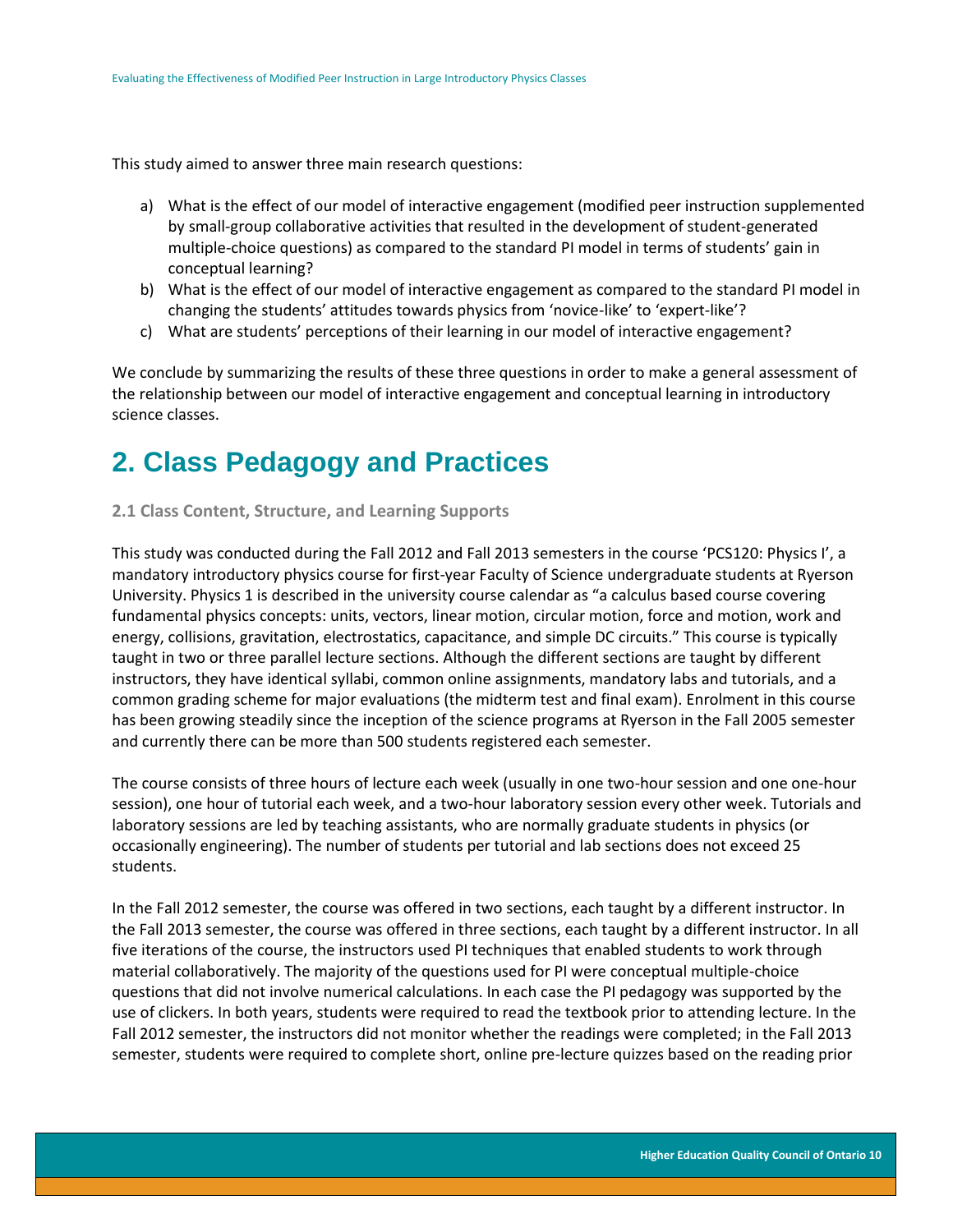to covering the same material in lectures. In addition, the course instructors use tablets for their lectures and rely on Tablet PCs' pen technology to conduct derivations in front of the class instead of presenting static slides; these instructor-annotated materials can be further annotated by students.

Students enrolled in the course are taught in state-of-the-art undergraduate laboratories, which provide access to probes, sensors and the LoggerPro software from Vernier Software & Technology (http://www.vernier.com/) that allow learners to collect data in real time and to store and manipulate it. Video analysis tools, which involve recording videos and retrieving the experimental data from the recordings, are also available. These new technologies for data collection, streaming and storage mean that students can focus their attention on concepts, implement multiple experimental scenarios and efficiently manipulate, visualize and analyze the collected data.

In addition, students had access to substantial learning supports outside of the classroom and laboratory sessions. Lecture notes and additional materials, including solutions to tutorial questions, examples of past exams, and practice problems, were made available to students throughout the duration of the course using the university's online course management system (Blackboard). Students were also required to use the online self-tutoring and homework program, 'MasteringPhysics'

(http://www.pearsonmylabandmastering.com/northamerica/masteringphysics/), which allows students to progress through problem-solving at their own pace to complete several comprehensive homework assignments during the term. After each chapter, students were asked to complete online homework assignments consisting of skill-building tutorial items and traditional physics problems requiring derivations and numerical answers. Following a just-in-time teaching approach (Simkins & Maier, 2010), students were encouraged to send their questions to the instructor after finishing the assigned reading and prior to the lecture. To the best of our knowledge, not many students used this opportunity. Finally, students had access to regular, drop-in peer facilitated study sessions and instructor office hours.

### <span id="page-11-0"></span>**2.2 The Multiple Choice Format Question-Writing Activities**

One section of the course in the Fall 2012 semester and one section of the course in the Fall 2013 semester incorporated the new modified form of PI, in which students were asked to collaborate in small groups to create their own MCFQs. The two course sections that used the new activities were taught by the same instructor (a research team member), whereas the three course sections that used traditional PI were each taught by different instructors. Students in the two sections that used the new activities (one in the Fall 2012 semester and one in the Fall 2013 semester) are referred to as the 'experimental' group, whereas students in the remaining sections are referred to as the 'control' group.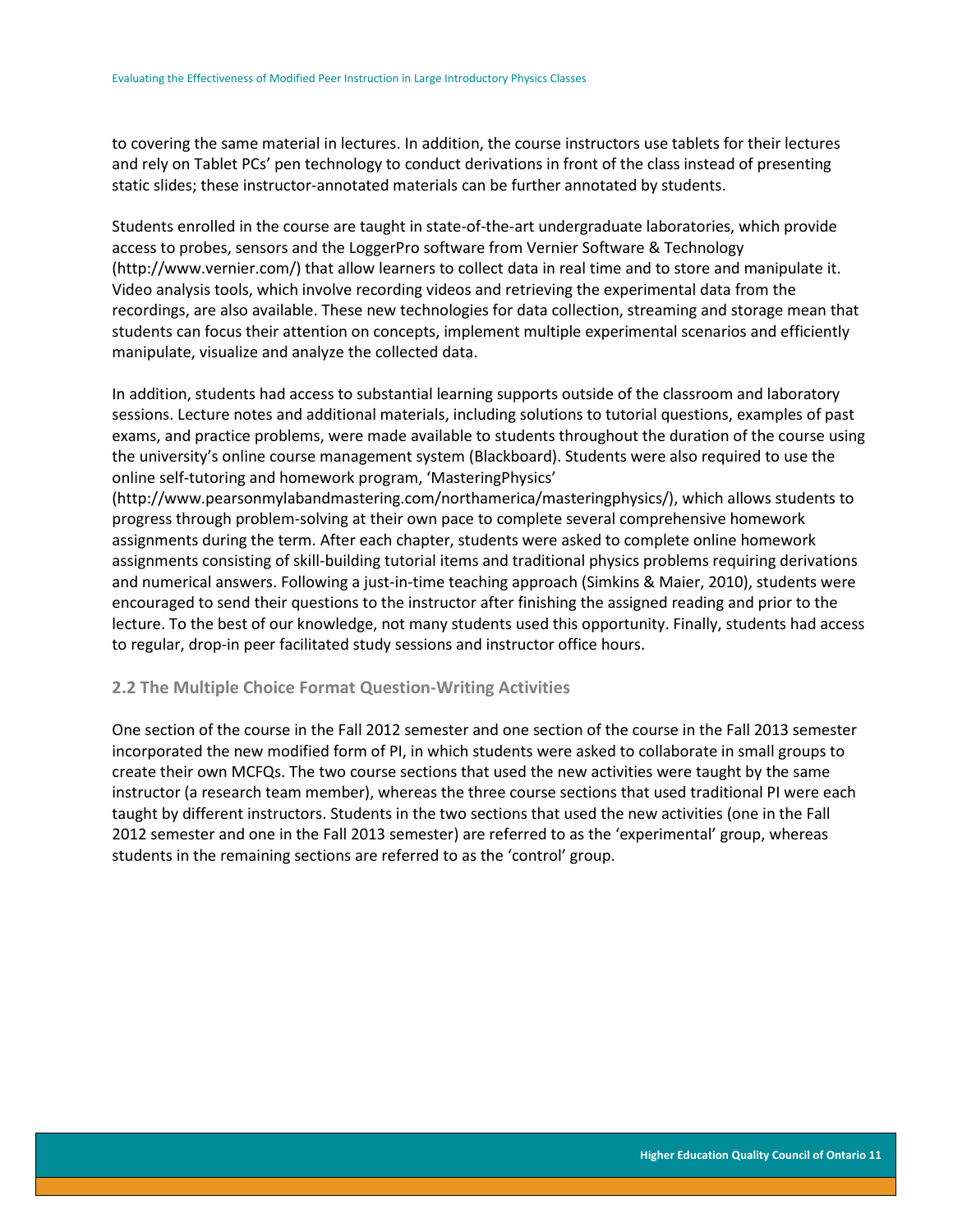#### <span id="page-12-0"></span>**Figure 1: Research Design**



During the first half of the course, students in the experimental group were taught to develop MCFQs in class. Often, students were presented with open-ended questions during the lecture and then asked to collaborate in small groups (three to five students) in order to produce several plausible answer options for a MCFQ that was subsequently discussed by the entire class. This collaborative activity required more class time than the use of standard PI techniques. Standard PI activities often include three or four questions that can be discussed together in 15 to 20 minutes. In contrast, the collaborative activity of discussing an openended question, proposing plausible incorrect answer options related to common misconceptions and formulating a correct answer option takes at least 20 minutes for a single question. Because of the amount of time this activity required, it could not be used every class or even every week. There is some risk associated with introducing time-consuming class activities too often, in case they do not substantially contribute to students' learning and reduce the amount of time spent on more effective strategies. Students did not receive any additional credit for participating in the in-class MCFQ-writing activities. It was simply impractical to track students' participation in class activities in a large-class environment. The main purpose of the in-class activities was to introduce the students to writing MCFQs and model the process they could use to write questions on their own.

During the second half of the course, students were prompted to participate in creating MCFQs using the online course discussion board within the course management system. Students received credit for completing one of the following activities: posting a physics scenario that could be used to create a multiple choice question(s), posting the entire multiple-choice question, posting an answer option (a correct answer or an incorrect answer which is a plausible distractor) for a scenario posted by other students, or providing meaningful comments or constructive critique to posts by other students. Students were reminded that the critique of their peers' contributions should be constructive and aimed at the improvement of the questions. In order to obtain credit for this activity, students were required to address qualitative or semi-quantitative questions. Purely numerical questions requiring calculations were not credited. In addition, the problems posted had to have some element of originality.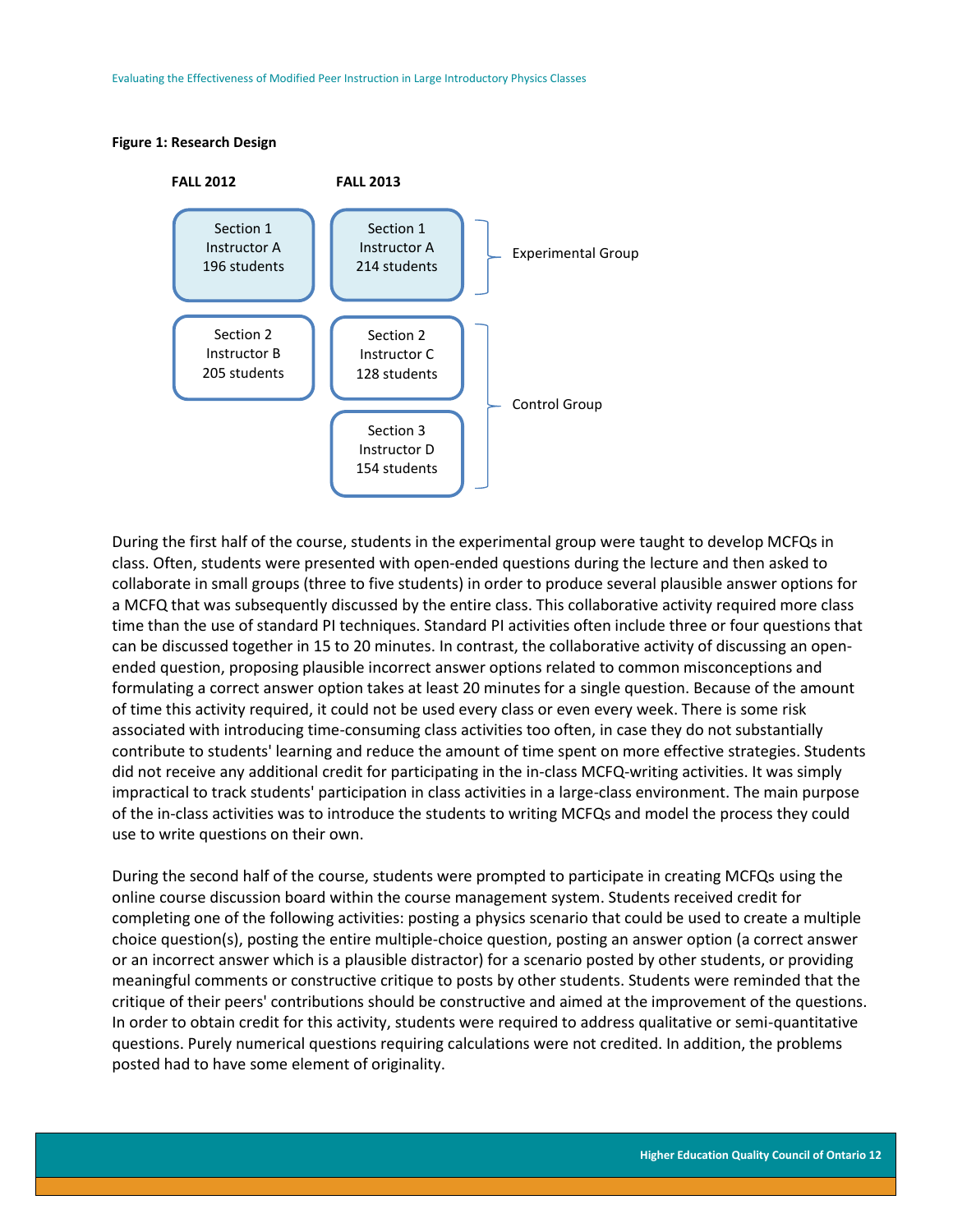Students enrolled in the experimental group were able to earn 2% in bonus marks for voluntarily participating in creating MCFQs and posting their work on the online course discussion board. About 60% of the students took advantage of this opportunity. When students began submitting work, it became clear that some students did not take the requirement of originality seriously and they tried to post existing questions and problems taken directly from the textbooks, websites and test banks. For the most part this seemed to be an unintentional mistake of students not understanding the meaning of 'original' and instead posting the questions that they liked to share with the rest of the class. This unintended outcome provided an opportunity to engage students in a conversation about plagiarism. It also made it obvious that students need very clear and detailed instructions about what this activity requires, as many students have never before generated their own MCFQs. Although the intention was to incorporate student-generated MCFQs into formal course evaluations, the relatively low quality of the questions that were generated led to the abandonment of this plan.

# <span id="page-13-0"></span>**3. Methodology**

The impact of the new MCFQ-writing activities on students' course outcomes was assessed using a combination of quantitative and qualitative approaches.

### <span id="page-13-1"></span>**3.1 Quantitative Measures**

Robust methods for evaluating the effectiveness of instruction are well established in the discipline of physics. Pre- and post-instruction testing using reliable diagnostic instruments such as concept inventories and attitude assessments were developed in the mid-1990s and a tremendous amount of data have been collected from a variety of physics classes in institutions worldwide. This study relies primarily on two commonly used, validated measures in physics education research: the Force Concept Inventory (FCI) (Hake, 1998) and the Colorado Learning Attitudes about Science Survey (CLASS) (Adams et al., 2006). The Force Concept Inventory (FCI) is a well-established diagnostic instrument for measuring students' understanding of the basic Newtonian mechanics that have traditionally been the focus of introductory physics courses (Hestenes et al., 1992; Huffman & Heller, 1995; Thornton & Sokoloff, 1998; Thornton et al., 2009). The FCI measures conceptual learning through 30 multiple-choice questions that ask students to apply scientific concepts to understand and solve 'real-world' problems. Although some researchers have raised concerns about the limited validity of the tool, the vast majority of data from the application of the FCI over the past twenty years suggests that student performance on this instrument provides a good measure of conceptual learning and correlates positively with other diagnostic instruments (Thornton & Sokoloff, 1998; Thornton et al., 2009). The FCI is designed to be administered to students at two points in time: the beginning and end of an instructional unit (such as a course). The difference between the pre-instruction and post-instruction scores represents students' absolute gain in conceptual understanding. More typically, researchers using the FCI focus on students' normalized gain in conceptual understanding, also known as Hake's gain. Hake's gain is a ratio that captures the amount of new material students learned in the course relative to the maximum amount of material they could have learned (the previously unlearned material). Hake's gain (g) is calculated as follows: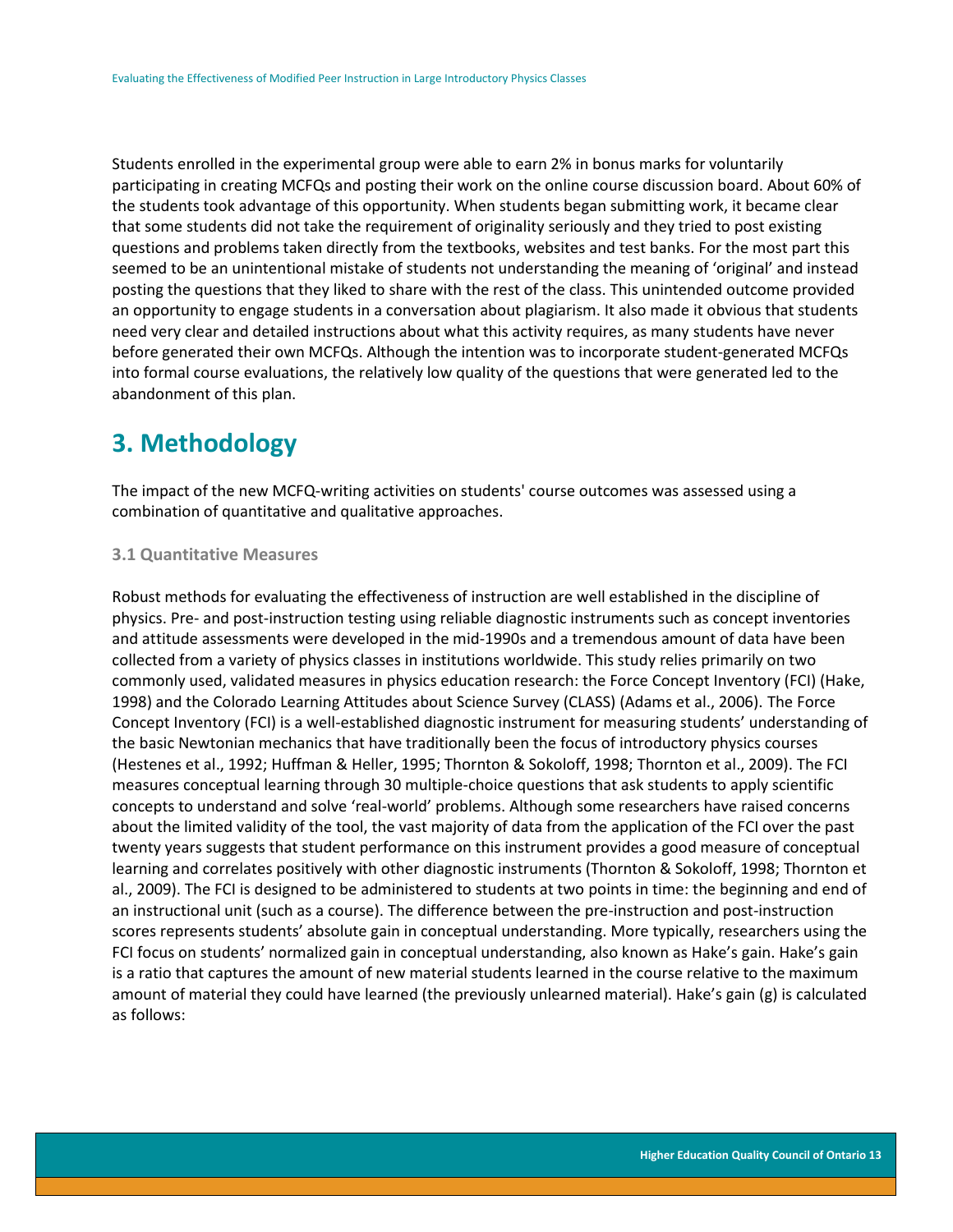$$
\langle g \rangle = \frac{FCI_{t_2} - FCI_{t_1}}{FCI_{\text{max}} - FCI_{t_1}}, \text{where } FCI_{\text{max}} = 30
$$

In this report, Hake's gain is used as the primary measure of students' improvement (or decline) in conceptual understanding of the material covered in Physics 120.

Students' attitudes towards science were measured using the Colorado Learning Attitudes about Science Survey (CLASS), which evaluates students' attitudes in eight sub-areas and distinguishes between noviceand expert-like attitudes about science (Winter, Lemons, Bookman & Hoese, 2001; Adams et al., 2004; Perkins et al., 2005; Adams et al., 2006). The CLASS contains 42 Likert-style statements grouped into eight categories: personal interest, real-world connections, conceptual connections, sense-making/effort, problem-solving sophistication, problem-solving confidence, problem-solving in general and applied conceptual understanding. These categories were empirically developed based on students' responses to the survey and demonstrate that students have relatively consistent ideas about learning physics and problem solving. Like FCI, the CLASS is a widely used and validated tool that is designed to be administered at the beginning and end of an instructional session (such as a course), in order to evaluate changes in students' attitudes. There are detailed, standardized methods for the analysis of CLASS data, including tests for response set bias and a 'specified response' question located near the end of the survey to assess whether students are reading each question carefully.

In addition to these two validated measures, the research team developed a socio-demographic survey to gather more information to supplement the analysis. The survey collected information about students' demographic characteristics (such as age, sex, visible minority status, English-language proficiency, immigration status, disability, living situation), their educational background (completion of previous science/math courses), their additional time commitments during the year (working for pay, studying, commuting), as well as some information about their parents (level of education, occupation and interest in science). Since previous research has shown that students' socio-demographic characteristics affect their learning outcomes (Noack, Antimirova & Milner-Bolotin, 2009; Milner-Bolotin et al., 2011), select characteristics were used as control variables in the regression model predicting the effect of the intervention in this study.

Official course grades are not used as a measure of success in this study, since it was not feasible to collect this information from participating students prior to their completion of the course.

# <span id="page-14-0"></span>*3.1.1 Quantitative Data Collection and Analysis*

In each of the Fall 2012 and Fall 2013 semesters, data were collected during week two of instruction (the pre-test) and week twelve of instruction (the post-test) in each section of Physics 120. In week two of the Fall 2012 term, students were asked to complete three paper surveys (the FCI, the CLASS, and the demographic survey ) during two separate fifty-minute sessions; in week two of the Fall 2013 term, students were asked to complete the three surveys in a single eighty-minute session. Students were informed ahead of time of the research study, of the voluntary nature of participation and were also asked to complete an informed consent form that outlined in detail the confidentiality of their responses. All students were given course participation credits for completing the FCI, regardless of whether they consented to have their data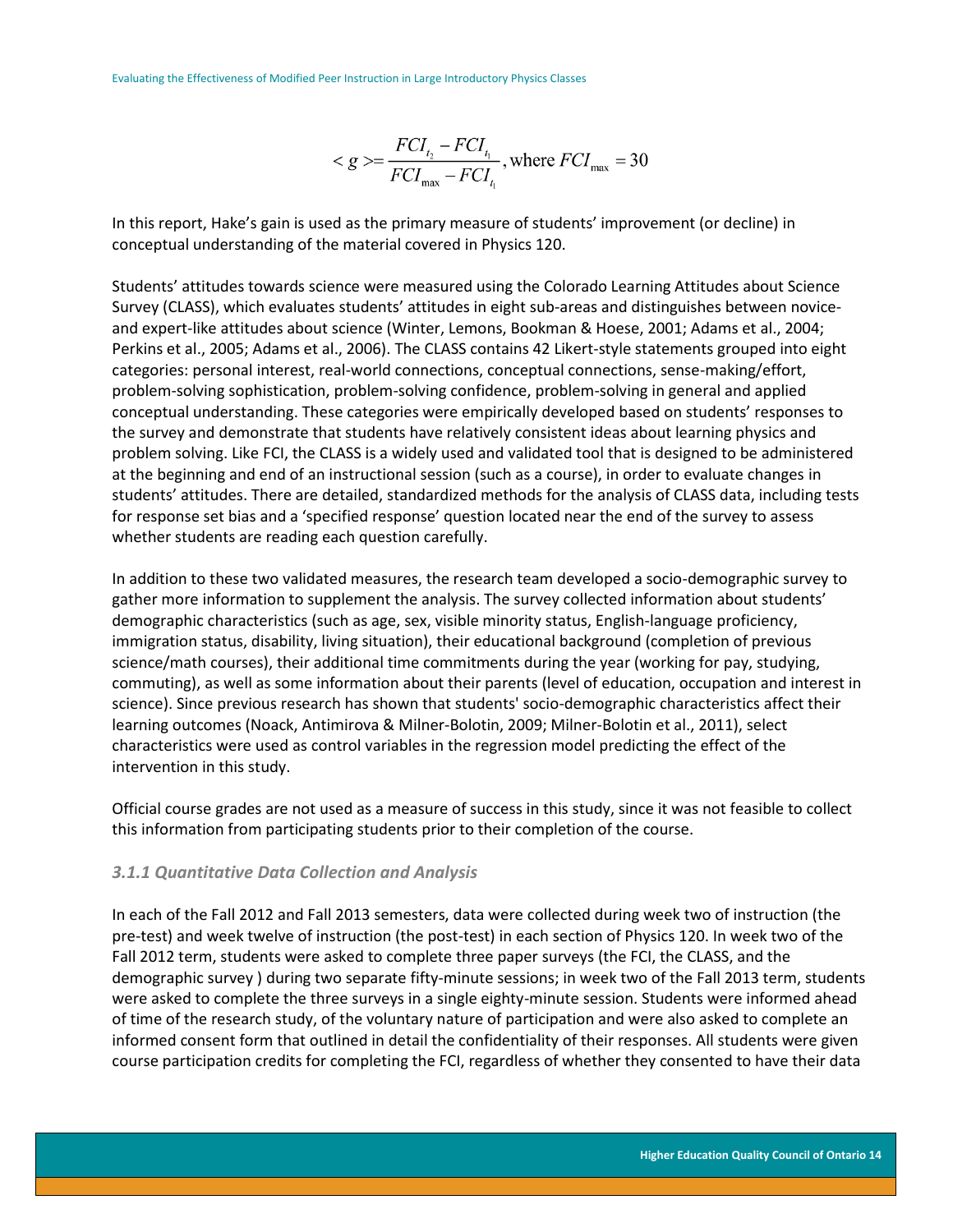included in this study or not. In order to avoid any real or perceived bias, the instructor who was a member of the research team was not present in the classroom when the study was introduced to students, nor when consent forms and socio-demographic surveys were being administered. Instructors were not informed which students consented to have their data included in this study until after the course was completed and final grades had been submitted. In week twelve of each term, students completed the FCI and the CLASS in a single one-hour session and answered three additional questions about their class attendance and their use of learning supports during the term. Again, students were given course participation credits for the completion of the FCI, regardless of whether they consented to have their data included in this study or not. This research protocol was approved by the Ryerson University Research Ethics Board.

The FCI and the CLASS were administered using Scantron forms; these data were processed electronically and imported into SPSS for analysis. Data from the socio-demographic survey were entered manually into SPSS. Data were matched using university-assigned student identification numbers. Only students who i) consented to participate in the study and ii) completed at least one pre-test/post-test pair of measures (FCI or CLASS) are included in the analyses below. Students whose CLASS results showed response set bias or a failure to read each question were removed from the analysis of student attitudes. Bivariate analysis was performed to assess whether there were statistically significant demographic differences between the experimental and control groups, and to answer the first two research questions identified above: the effect of introducing MCFQ-writing activities on students' gain in conceptual learning, and the effect on students' attitudes towards physics.

## <span id="page-15-0"></span>*3.1.2 Description of Respondents*

In total, 465 out of 896 students consented to participate in the research and completed at least one pretest/post-test pair of measures, for a partial response rate of 52% (see Table 1). Of those, 388 students completed all of the components of the research used in the analysis below (pre- and post- test FCI, pre-and post- test CLASS, and the socio-demographic survey), for a full response rate of 43%. This discrepancy is primarily due to students who did not complete the CLASS at one or both data collection sessions, since they were not allotted course participation credits for doing so. As shown in Table 1, response rates were slightly higher in 2012 than in 2013. This may be because the presentation of the research and the distribution and collection of the tests, surveys and consent forms was less rushed in 2012, since it was spread across two class sessions and students had more time to ask questions. In 2013, some instructors were only willing to allot a single class session to data collection at the beginning of the term and we strove to use the same schedule for all of the course sections in order to ensure consistency. As a result, the presentation of the research and the distribution and collection of the research material were substantially more rushed in 2013.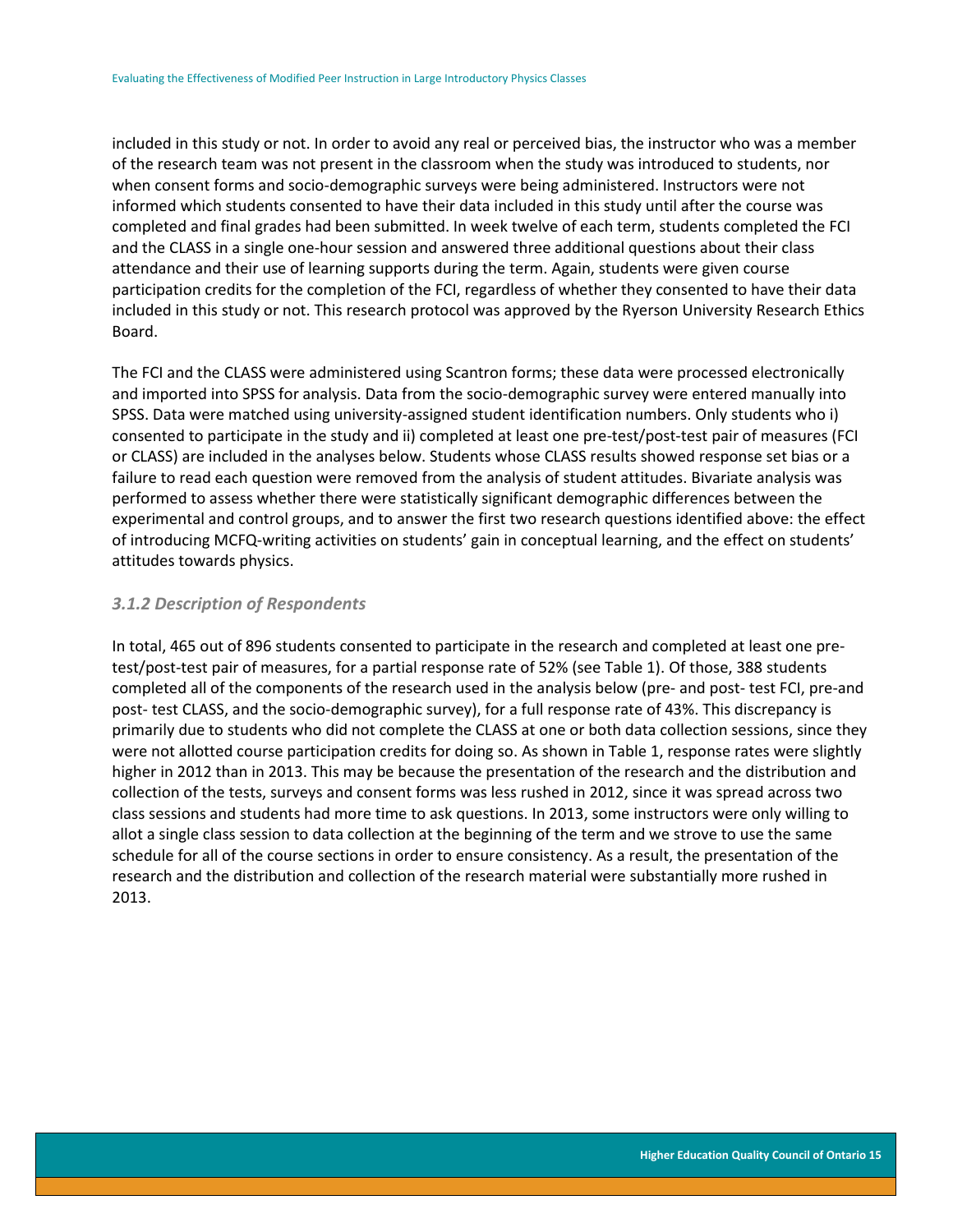|                                     | <b>Students</b><br>enrolled in<br><b>Physics</b> | <b>Students</b><br>who<br>consented<br>and<br>completed<br>at least one | <b>Students who</b><br>consented<br>and<br>completed all | <b>Partial</b><br>response | <b>Full</b><br>response |
|-------------------------------------|--------------------------------------------------|-------------------------------------------------------------------------|----------------------------------------------------------|----------------------------|-------------------------|
| Course                              | 120                                              | post-test                                                               | measures                                                 | rate                       | rate                    |
| <b>Fall 2012</b>                    |                                                  |                                                                         |                                                          |                            |                         |
| Experimental Section (Instructor A) | 196                                              | 127                                                                     | 107                                                      | 64.8%                      | 54.6%                   |
| Control Section (Instructor B)      | 205                                              | 113                                                                     | 99                                                       | 55.1%                      | 48.3%                   |
| 2012 Total                          | 401                                              | 240                                                                     | 206                                                      | 59.9%                      | 51.4%                   |
| Fall 2013                           |                                                  |                                                                         |                                                          |                            |                         |
| Experimental Section (Instructor A) | 214                                              | 93                                                                      | 76                                                       | 43.5%                      | 35.5%                   |
| Control Section 1 (Instructor C)    | 128                                              | 65                                                                      | 56                                                       | 50.8%                      | 43.8%                   |
| Control Section 2 (Instructor D)    | 154                                              | 67                                                                      | 50                                                       | 43.5%                      | 32.5%                   |
| 2013 Total                          | 496                                              | 225                                                                     | 182                                                      | 45.4%                      | 36.7%                   |
| Total                               | 897                                              | 465                                                                     | 388                                                      | 51.8%                      | 43.3%                   |

#### <span id="page-16-0"></span>**Table 1: Response Rates, by Year and Section**

Table 2 shows the distribution of respondents on key demographic and educational characteristics overall and for the experimental and control groups separately. Notably, there are few significant differences between the composition of the control group and the experimental group, suggesting that differences in learning outcomes between the two groups are related to instructional practices and not pre-existing student differences.

Overall, the majority of students who participated in this research were women (55%) and were aged 18 or younger (62%). Reflecting Ryerson University's diversity as an urban university, the majority of students (60%) reported that they were members of a visible minority group and 40% of students were born outside of Canada. Almost half of students (47%) report a mother tongue other than English and about one-third of students (35%) report that English is not the primary language that they use at home.

Three out of five students who participated in this research (62%) report that they successfully completed a grade 12 physics course, with most receiving an 'A' or 'B' grade. About two-thirds of students (65%) say that they prefer to study alone, which stands in contrast to the collaborative small-group format of the new activity that was introduced.

The vast majority of students in both the control and the experimental groups report attending "all" or "most" of the lectures and tutorials each term (attending 9 to 13 weeks). This high attendance reporting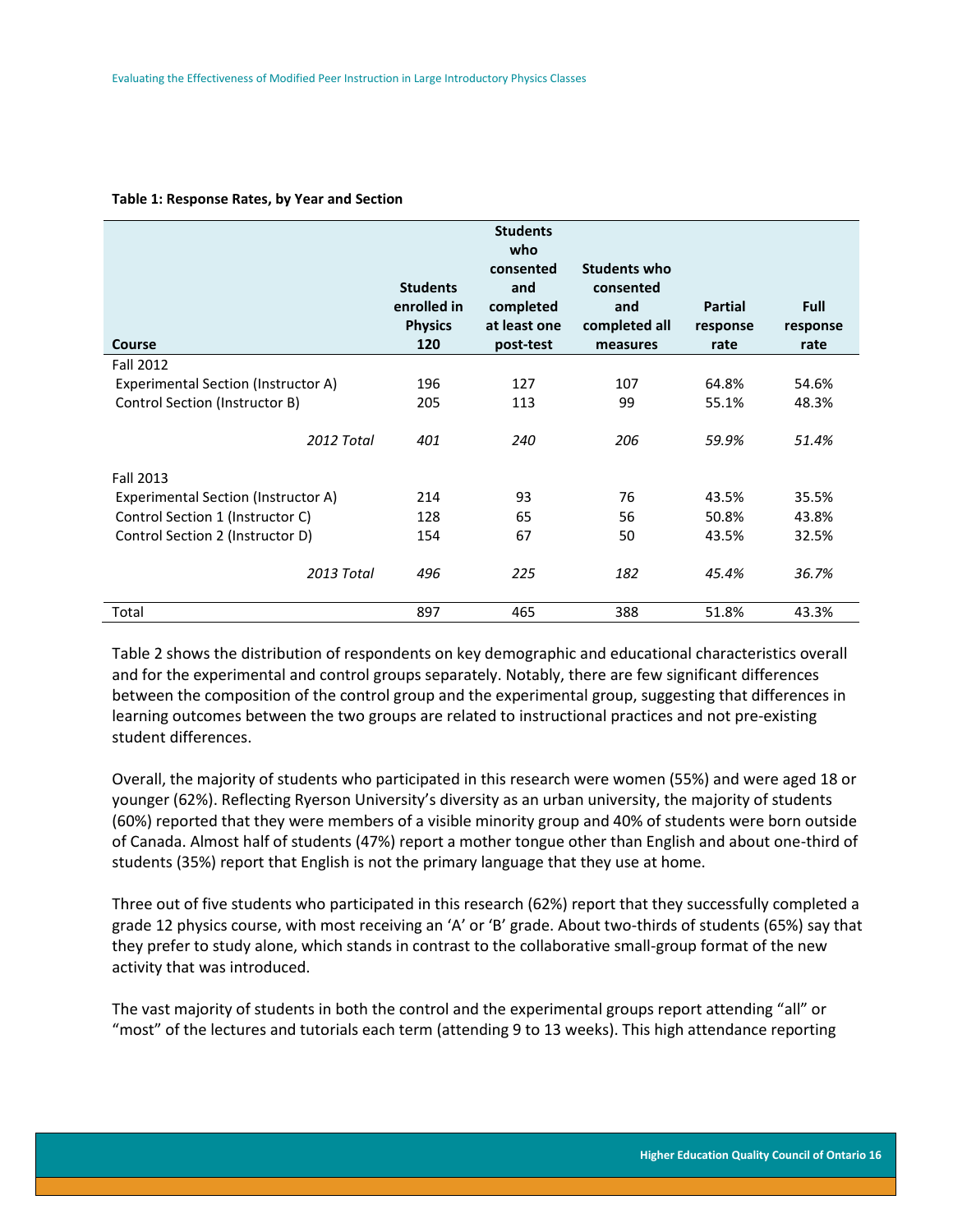may be influenced by the fact that data collection took place during class time, thus students who missed many classes are less likely to be included in this study.

| Characteristic          |                                            | <b>Experimental</b><br>(%) | <b>Control</b><br>(%) | <b>Total</b><br>(%) |
|-------------------------|--------------------------------------------|----------------------------|-----------------------|---------------------|
|                         |                                            |                            |                       |                     |
| Gender                  | Women                                      | 57.2                       | 54.2                  | 55.6                |
|                         | Men                                        | 42.8                       | 45.8                  | 44.4                |
| Age Group               | 18 years old or younger                    | 62.6                       | 63.1                  | 62.9                |
|                         | 19-22 years old                            | 25.2                       | 29.6                  | 27.6                |
|                         | 23 years or older                          | 12.1                       | 7.3                   | 9.6                 |
|                         |                                            |                            |                       |                     |
| Visible Minority Status | Visible minority                           | 64.0                       | 57.3                  | 60.4                |
|                         | Not a visible minority                     | 36.0                       | 42.7                  | 39.6                |
| <b>Immigrant Status</b> | Immigrated less than 10 years ago          | 20.1                       | 21.9                  | 21.1                |
|                         | Immigrated 10 or more years ago            | 21.1                       | 18.0                  | 19.5                |
|                         | Born in Canada                             | 58.8                       | 60.1                  | 59.5                |
| Mother Tongue           | Another language                           | 45.4                       | 47.9                  | 46.7                |
|                         |                                            |                            |                       | 53.3                |
|                         | English                                    | 54.6                       | 52.1                  |                     |
| Primary Language        | Another language                           | 35.6                       | 33.6                  | 34.5                |
| Spoken at Home          | English                                    | 64.4                       | 66.4                  | 65.5                |
| Completed Grade 12      | <b>No</b>                                  | 38.3                       | 38.0                  | 38.1                |
| Physics                 | Yes                                        | 61.7                       | 62.0                  | 61.9                |
| Grade in Grade 12       | Α                                          | 37.2                       | 35.9                  | 36.5                |
| Physics                 | B                                          | 35.1                       | 40.1                  | 37.7                |
|                         | $\mathsf C$                                | 14.1                       | 13.8                  | 14.0                |
|                         | D                                          | 6.3                        | 2.8                   | 4.4                 |
|                         | Don't know                                 | 7.3                        | 7.4                   | 7.4                 |
|                         |                                            | 42.1                       |                       |                     |
| Program of Study*       | Biology<br>Biomedical science <sup>1</sup> | 8.4                        | 29.6<br>22.3          | 35.4                |
|                         | Chemistry                                  | 14.9                       | 13.3                  | 15.9<br>14.0        |
|                         |                                            |                            | 5.2                   | 7.1                 |
|                         | Contemporary science                       | 9.4                        |                       |                     |
|                         | Mathematics and its applications           | 6.4                        | 9.4                   | 8.0                 |
|                         | <b>Medical physics</b>                     | 8.4                        | 12.9                  | 10.8                |
|                         | Undeclared science                         | 10.4                       | 7.3                   | 8.7                 |
| Preferred Study Method  | Studying alone                             | 63.6                       | 65.8                  | 64.7                |
|                         | Studying with one other person             | 23.3                       | 20.7                  | 22.0                |
|                         | Studying with two or more people           | 13.1                       | 13.5                  | 13.3                |

## <span id="page-17-0"></span>**Table 2: Distribution of Student Characteristics, by Group (n=449)**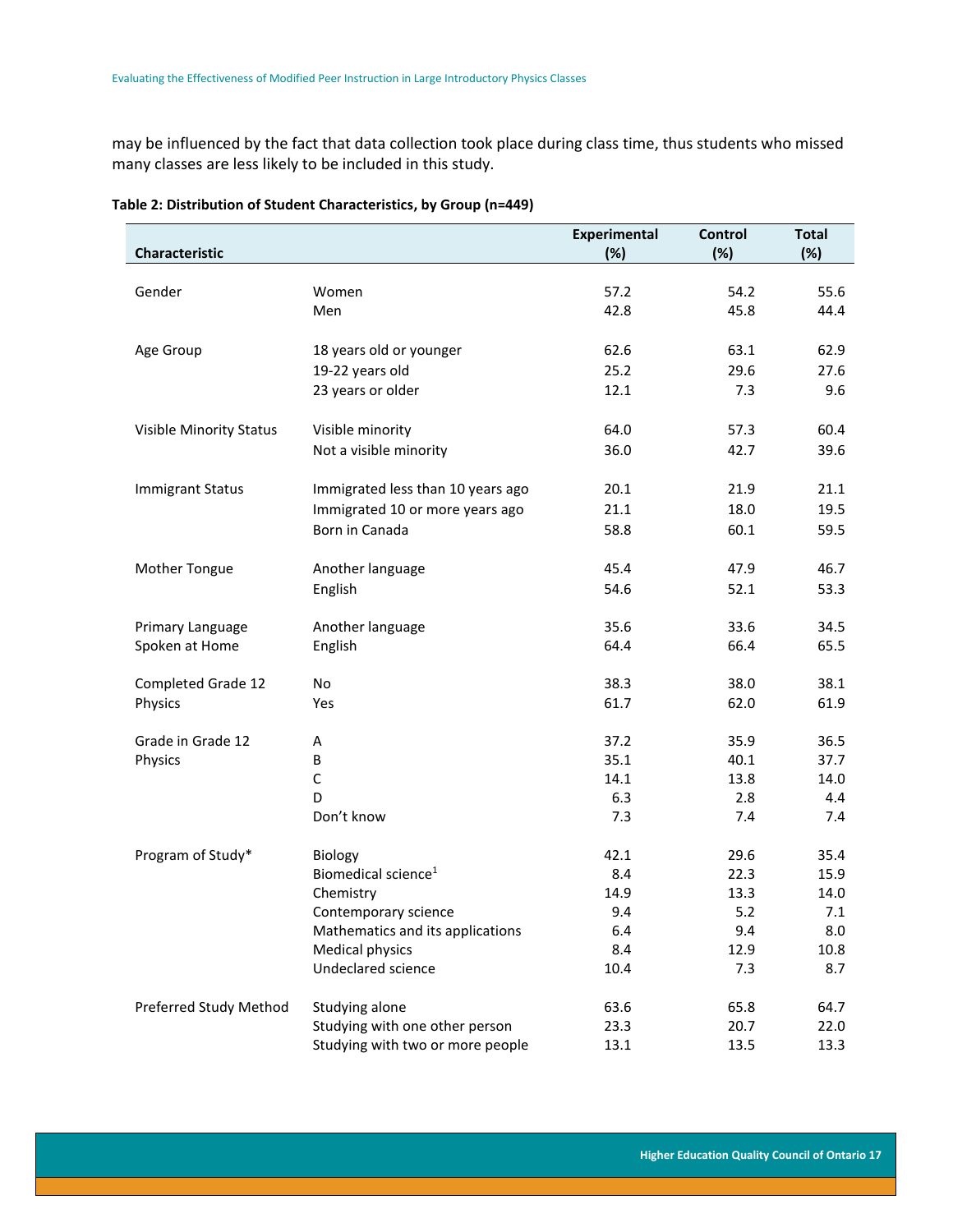Evaluating the Effectiveness of Modified Peer Instruction in Large Introductory Physics Classes

|                            |                          | Experimental | Control | <b>Total</b> |
|----------------------------|--------------------------|--------------|---------|--------------|
| <b>Characteristic</b>      |                          | $(\%)$       | (%)     | (%)          |
| Lecture Attendance         | All or most (9-13 weeks) | 87.6         | 89.5    | 88.6         |
|                            | Fewer (0-8 weeks)        | 12.4         | 10.5    | 11.4         |
| <b>Tutorial Attendance</b> | All or most (9-13 weeks) | 90.8         | 91.0    | 90.9         |
|                            | Fewer (0-8 weeks)        | 9.2          | 9.0     | 9.1          |

<sup>1</sup> Fall 2013 was the first year of the biomedical science program at Ryerson University, and thus students from this program only participated in the second year of data collection.

\* Indicates a statistically significant difference between groups at the p < .05 level using chi-square tests

The only statistically significant difference between the experimental and control groups is related to the program that students were enrolled in (*x* <sup>2</sup>=25.26, *df*=6, p<0.000). This discrepancy likely relates to patterns in the scheduling of the required first-term courses for students in the different degree programs. Students in the experimental group were more likely to be enrolled in biology, contemporary science or undeclared science (a general entry program). In contrast, students in the control group were more likely to be enrolled in biomedical science, mathematics or medical physics. Students enrolled in different programs might have different motivations to learn physics. Notably, despite the varied admissions requirements for each degree program, students in both groups were equally likely to have completed grade 12 physics.

# <span id="page-18-0"></span>**3.2 Qualitative Data Collection and Respondents**

In addition to the quantitative measures described above, the research team felt that it was important to understand students' subjective experiences with developing MCFQs in small groups. We were interested in collecting students' perceptions about the usefulness of the new activity, understanding whether they felt that it contributed to their learning compared to other active learning elements used in the class, and learning about any difficulties they encountered. The consent form included a question asking students whether they were willing to be interviewed by a member of the research team after the completion of the course. Interviews were not conducted until the Winter 2013 and Winter 2014 semesters (respectively) in order to avoid the course instructors becoming aware of which students had agreed to participate in the research during the course delivery. In total, 81 students from the experimental group agreed to be interviewed (32 in 2012 and 49 in 2014). Each January, students who volunteered to participate in an interview were sent a recruitment email reminding them about the study and describing the next steps for scheduling an interview. Few students replied to these emails; in total, only 18 students were interviewed, even after multiple follow-up efforts. Students who completed an interview were given a \$20 honorarium.

Each interviewer used a semi-standardized interview guide and interviews lasted from 25 to 50 minutes. The students were asked questions probing their perception of the pedagogy and technology tools used in the course and were prompted to reflect on their own learning. In particular, they were asked about how each of the different components of the course contributed to their learning. Each interviewee was asked to sign an informed consent form prior to the interview and reminded about their right to decline to answer any question or stop participating at any time. Interviews were both audio- and videotaped and selectively transcribed. The interview data were analyzed for key themes by the research team. Overall, 11 women and seven men were interviewed. The majority of interviewees were in their first year of study. Interviewees were enrolled in a wide range of programs: six were in biology, three were in chemistry, two were in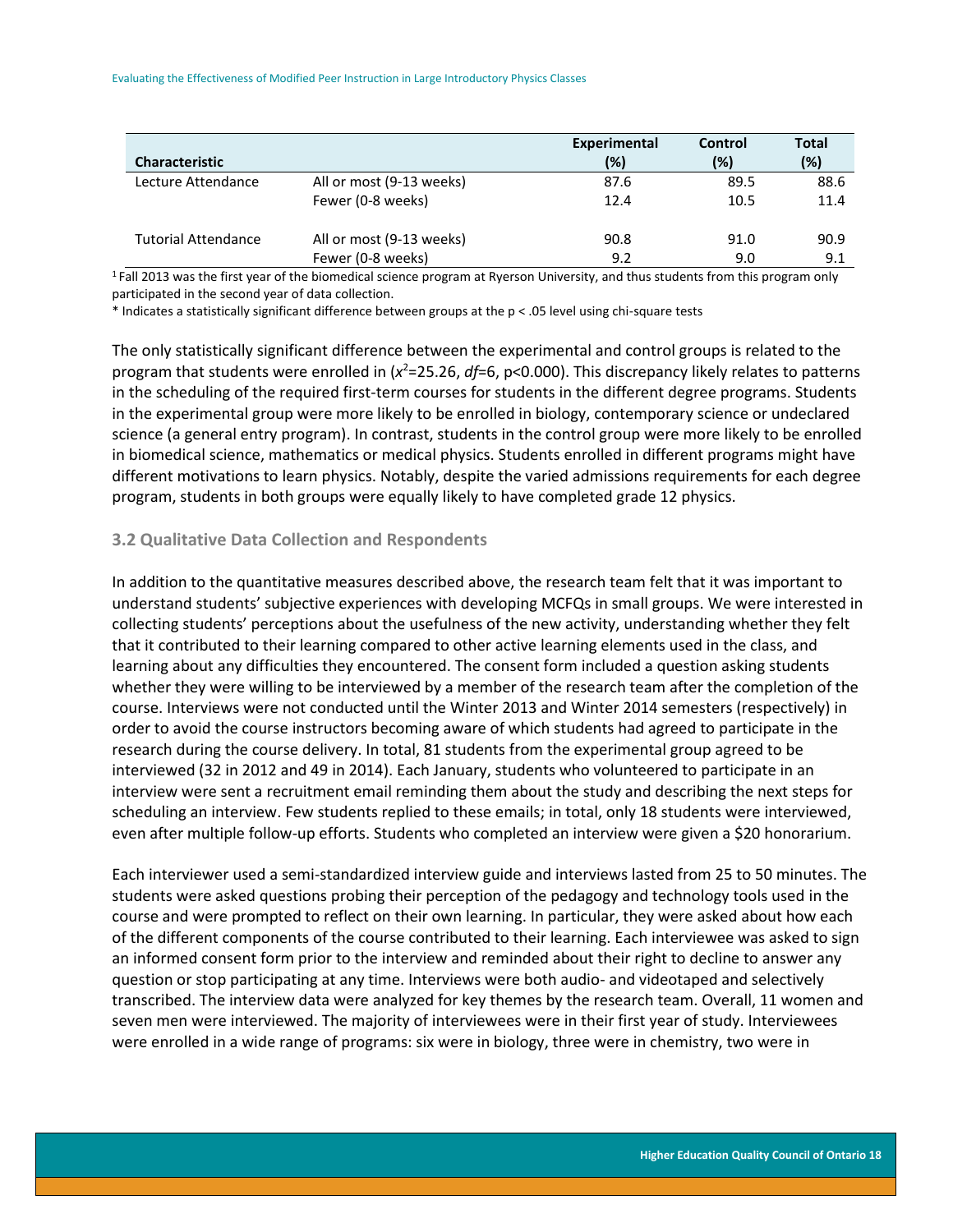mathematics, two were in contemporary science, two were in medical physics, two were in biomedical science and one was unknown (likely a non-certificate student).

# <span id="page-19-0"></span>**4. Key Findings**

<span id="page-19-1"></span>**4.1 Research Question 1: The Effect of MCFQ-Writing Activities on Students' Gains in Conceptual Learning**

*What is the effect of our model of interactive engagement (modified peer instruction supplemented by smallgroup collaborative activities that resulted in the development of student-generated multiple-choice questions) as compared to the standard PI model in terms of students' gain in conceptual learning?* 

As described above, students' conceptual learning was measured using the 30-question Force Concept Inventory – Physics. Table 3 shows the absolute and normalized (Hake's) gain in FCI scores between week 2 and week 12 for students overall, by year and by group. The overall average Hake's gain of 31% was in the expected range for a course using interactive instruction techniques, though it fell at the lower end of the range, as might be expected for larger classes (Hake, 1998). There was no statistically significant difference in the absolute or normalized gains in conceptual learning between the 2012 and the 2013 study cohorts (absolute: F=0.124, *df*=1, 416, p=0.725; normalized: F=0.762, *df*=1, 415, p=0.383). There was, however, a statistically significant difference in both absolute and normalized gains between the experimental and control groups (absolute: F=8.225, *df*=1, 416, p=0.004; normalized: F=5.886, *df*=1, 415, p=0.016). Students in the experimental group had the largest average normalized learning gain (33%), suggesting that the MFCQwriting activities promoted students' learning of previously unknown physics knowledge. The average normalized learning gain for the control group was 6 percentage points lower. Students in the experimental group also had the largest absolute learning gain, getting an average of 6.6 more questions correct on the FCI post-test than on the pre-test. In contrast, the average absolute gain for the control group was 5.4 questions.

|                      | Overall     | Average Outcome by Group |             | Average Outcome by Year |             |
|----------------------|-------------|--------------------------|-------------|-------------------------|-------------|
|                      | Average     | Experimental             | Control     | 2012                    | 2013        |
| Hake's Gain          | 30.7%       | 33.9%*                   | 27.9%*      | 29.7%                   | 31.9%       |
| (normalized)         | $(SD=25.4)$ | $(SD = 23.5)$            | $(SD=26.8)$ | $(SD=27.7)$             | $(SD=22.6)$ |
| Absolute Gain        | 6.0         | $6.6*$                   | $5.4*$      | 6.0                     | 5.9         |
|                      | $(SD=4.3)$  | $(SD=4.7)$               | $(SD=3.8)$  | $(SD=4.6)$              | $(SD=3.9)$  |
| <b>FCI Pre-Test</b>  | 10.1        | 9.8                      | 10.3        | 9.9                     | 10.2        |
| Score                | $(SD=5.4)$  | $(SD=5.6)$               | $(SD=5.6)$  | $(SD=5.1)$              | $(SD=5.7)$  |
| <b>FCI Post-Test</b> | 16.0        | 16.4                     | 15.7        | 15.9                    | 16.1        |
| Score                | $(SD=5.8)$  | (SD=5.8)                 | $(SD=5.8)$  | $(SD=5.6)$              | $(SD=5.9)$  |

#### <span id="page-19-2"></span>**Table 3: Normalized and Absolute Mean Gains in Student Learning, by Group and Year (n=418)**

\*Indicates a statistically significant difference between groups at the p < .05 level using one-way ANOVA tests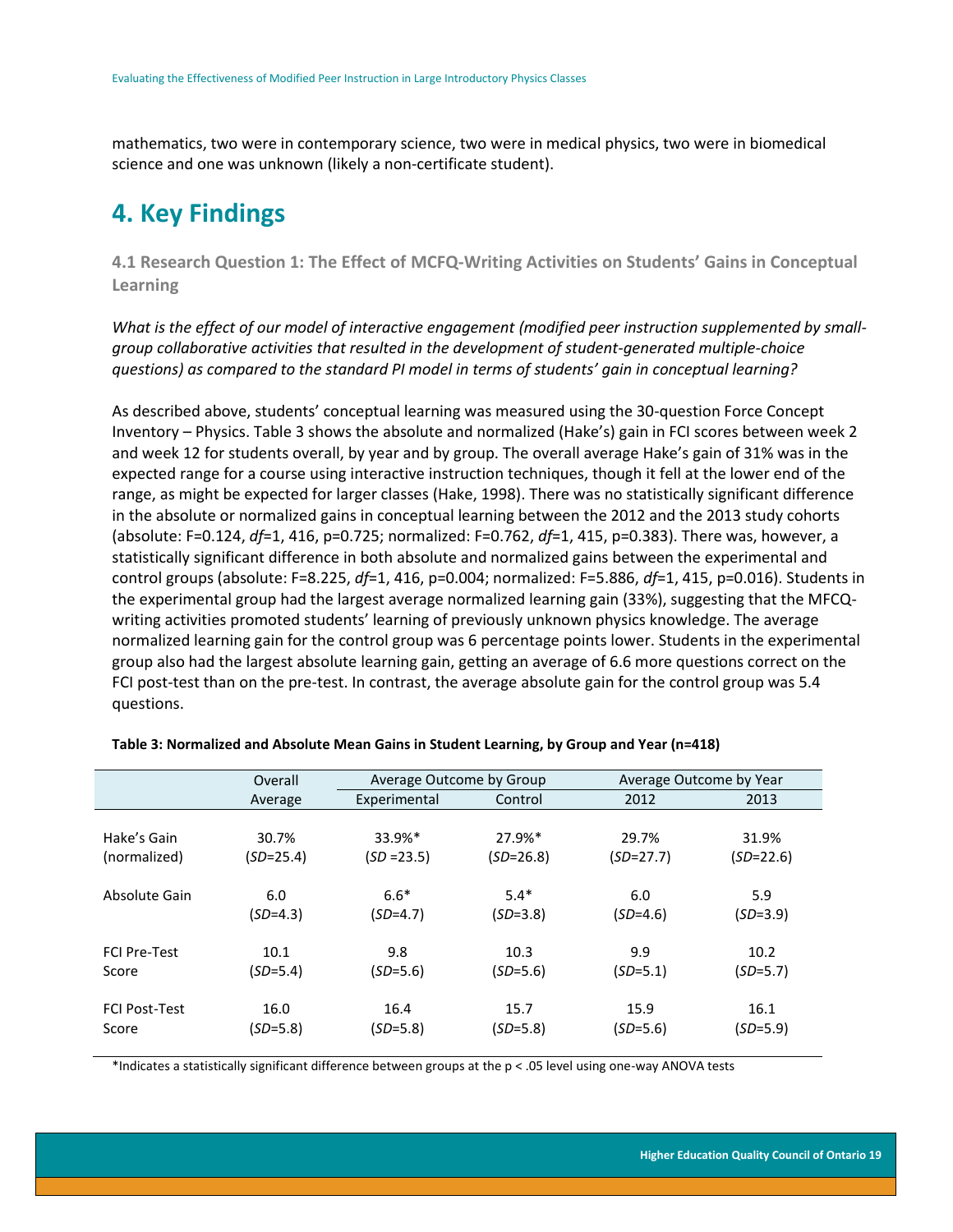An analysis of the relationships between normalized (Hake's) learning gains and students' demographic and educational characteristics, as shown in Table 4, shows some clear trends. Similar to the results of previous research (Noack, Antimirova & Milner-Bolotin, 2009), women have significantly lower average normalized learning gains than men (F=8.463, *df*=1, 397, p=0.004). In this study, women's average normalized gain was 7.4 percentage points lower than men's. Even though females outnumber males overall at the undergraduate level, women are still much less likely than men to major in mathematics, engineering and science or to choose a profession or pursue graduate education in these fields. This outcome often is considered to be one of the effects of negative sex-based stereotypes. Our results suggest that gender stereotyping (Guimond & Roussel, 2001) continues to affect women's physics learning even if they choose to study science, and even given the presence of women as role models – in this study, women taught three of the five course sections. Women's average normalized gains did not differ significantly in relation to the gender of the course instructor (F=1.542, *df*=1, 220, p=0.216). Female students may be disadvantaged due to stereotypical perceptions that women are primarily interested in "caring" or "soft" sciences (such as nursing and midwifery) which carry different academic expectations in comparison to "research" or "hard" sciences. Female students may experience disadvantages in classroom interactions as a result of gendered assumptions by other students, teaching assistants or instructors, impacting their willingness to speak up, ask questions or challenge ideas. Finally, women might feel uncomfortable in or be disadvantaged by the masculinized culture of science overall (Kelly, 1985).

In addition, the results show that mature students had significantly higher average normalized gains than students in the typical 18-22 year-old age range (F=3.319, *df*=2, 391, p=0.037). Mature students often have different motivations for learning than their younger counterparts and may be more invested in improving their level of conceptual understanding. Intrinsic motivation is what often distinguishes mature students from their younger counterparts (Murphy & Roopchand, 2003).

Though visible minority status and immigrant status have no clear effect on normalized learning gains (visible minority status: F=0.386, *df=* 1, 390, p=0.535; immigrant status: F=3.592, *df*=1, 396, p=0.059), it is clear that English-language proficiency does. Students who speak English as a mother tongue and/or primarily speak English at home have significantly higher average normalized gains than those who do not (mother tongue: F=4.888, *df=*1, 396, p=0.028; home language: F=6.941, *df*=1, 393, p<0.000). Since English is the primary language of the classroom at Ryerson University, it may be that these students gain less from their classroom instructional time and from participating in small-group activities. Students who are less confident in their English skills – for whatever reason – might also be less able to decipher effectively the MCFQs used in the FCI, and thus this measure may be a less accurate reflection of their conceptual learning. This result mirrors those of other researchers; for example, researchers who systematically administered the FCI to students at the Khalifa University of Science, Technology and Research (KU) in the United Arab Emirates found that normalized gains were strongly modulated by language proficiency (Hitt et al., 2014).

Although there is some variation in students' average normalized gains by program of study, with mathematics students having the highest average normalized gain and contemporary science students having the lowest, these differences are not statistically significant (F=0.748, *df=*6, 384, p=0.611). This suggests that the unequal distribution of students from different programs in the experimental and control groups is not a substantial source of concern.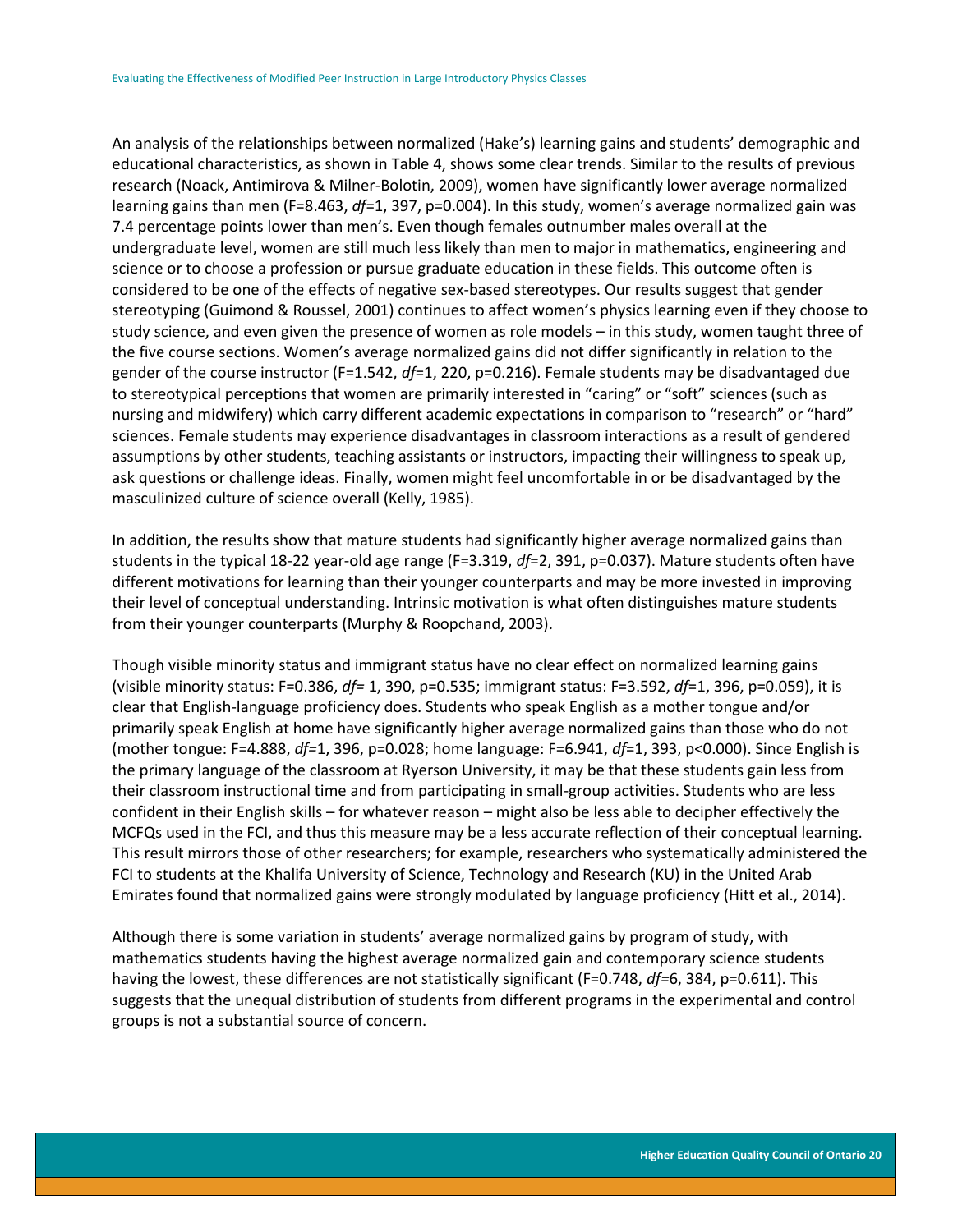As expected, students who report high lecture and tutorial attendance have significantly higher normalized gains, on average, than those who report attending fewer sessions (lecture: F=4.692, *df*=1, 356, p=0.031; tutorial: F=5.805, *df*=1, 356, p=0.016). Students who report attending all or most lectures have an average normalized learning gain that is 9.4 percentage points higher than those with lower attendance; similarly, students who report attending all or most tutorial have an average normalized learning gain that is 11.2 percentage points higher than those with lower attendance. High attendance exposes students to course concepts multiple times and in a variety of formats, offers opportunities for question-asking and suggests that the student is engaged in their learning overall.

|                                    |                                   | Average        |
|------------------------------------|-----------------------------------|----------------|
| Characteristic                     |                                   | Hakes Gain (%) |
|                                    |                                   |                |
| Sex *                              | Female                            | 27.1           |
|                                    | Male                              | 34.5           |
| Age Group*                         | 18 years old or younger           | 29.7           |
|                                    | 19-22 years old                   | 27.9           |
|                                    | 23 years or older                 | 40.2           |
| <b>Visible Minority Status</b>     | Visible minority                  | 30.6           |
|                                    | Not a visible minority            | 32.0           |
|                                    |                                   |                |
| <b>Immigrant Status</b>            | Immigrated less than 10 years ago | 25.0           |
|                                    | Immigrated 10 or more years ago   | 29.8           |
|                                    | Born in Canada                    | 32.7           |
| Mother Tongue*                     | Another language                  | 27.3           |
|                                    | English                           | 33.0           |
| Primary Language Spoken at Home*   | Another language                  | 25.6           |
|                                    |                                   | 32.7           |
|                                    | English                           |                |
| Completed Grade 12 Physics         | No                                | 29.6           |
|                                    | Yes                               | 30.6           |
| Grade Achieved in Grade 12 Physics | A                                 | 32.9           |
|                                    | B                                 | 27.7           |
|                                    | C                                 | 31.0           |
|                                    | D                                 | 24.6           |
|                                    | Don't know                        | 28.8           |
|                                    |                                   |                |
| Program of Study                   | Biology                           | 29.4           |
|                                    | <b>Biomedical science</b>         | 32.0           |
|                                    | Chemistry                         | 31.4           |
|                                    | Contemporary science              | 24.9           |
|                                    | Mathematics and its applications  | 36.4           |
|                                    | <b>Medical physics</b>            | 28.8           |

#### <span id="page-21-0"></span>**Table 4: Mean Learning Gain, by Students' Demographic and Educational Characteristics (n=417)**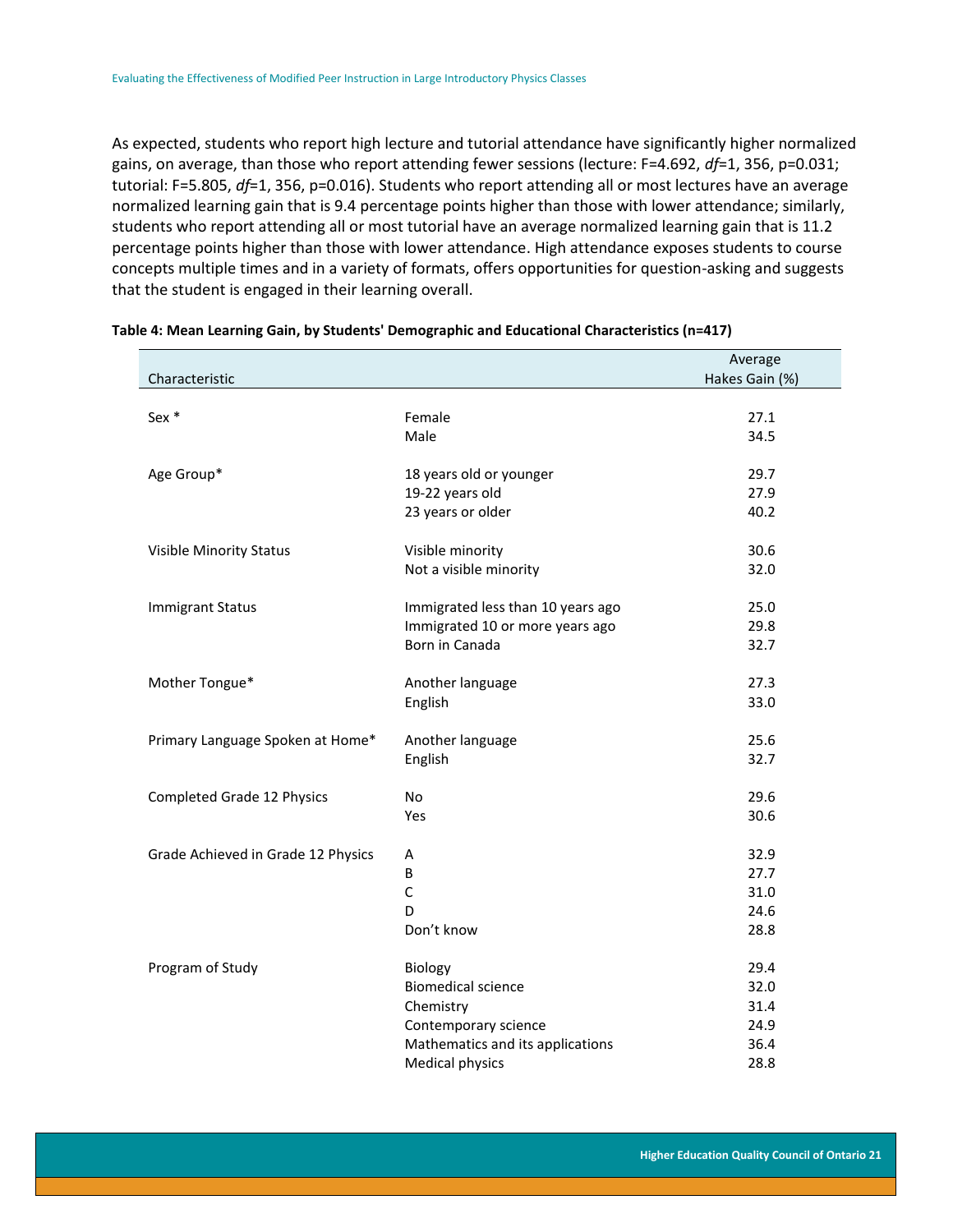Evaluating the Effectiveness of Modified Peer Instruction in Large Introductory Physics Classes

| Characteristic         |                                  | Average<br>Hakes Gain (%) |
|------------------------|----------------------------------|---------------------------|
|                        | Undeclared science               | 26.7                      |
| Preferred Study Method | Studying alone                   | 30.5                      |
|                        | Studying with one other person   | 31.1                      |
|                        | Studying with two or more people | 29.2                      |
| Lecture Attendance*    | All or most (9-13 weeks)         | 31.4                      |
|                        | Fewer (0-8 weeks)                | 22.0                      |
| Tutorial Attendance*   | All or most (9-13 weeks)         | 31.4                      |
|                        | Fewer (0-8 weeks)                | 20.2                      |

\*Indicates a statistically significant difference at the p < .05 level using one-way ANOVA tests

Multivariate linear regression analysis allows the development of a model that isolates the independent effects of students' personal characteristics as well as the effect of the new MCFQ-writing activities in predicting students' normalized conceptual learning gains. Students' personal characteristics that had a statistically significant relationship with normalized learning gains (from the bivariate analysis shown in Table 4) were included in the model. Students' age was included in the regression model as a continuous variable in an effort to increase the explanatory value of this predictor. The high correlation between the two indicators of English-language proficiency (mother tongue and primary home language) made it difficult to estimate the independent effect of each, so these two characteristics were combined into a single predictor indicating whether a student speaks a language other than English as a mother tongue *and* at home. Similarly, the high correlation between the two attendance indicators (lecture attendance and tutorial attendance) necessitated combining these two characteristics into a single predictor indicating whether a student reported low lecture *or* low tutorial attendance (or both).

The resulting ordinary least squares regression model shows how much of the variation in normalized learning gains can be explained by students' personal characteristics and participating in the MCFQ-writing activities. Table 5 shows the best-fitting model for the sample overall and for each year's study cohort separately. The adjusted R<sup>2</sup> value provides an overall measure of model fit by estimating how much of the variation in normalized learning gain is explained by the predictors included in the model. In the overall model, students' personal characteristics explain about 6.3% of the variation in normalized learning gains; the explanatory power of the model increases to 7.1% when the experimental intervention is included as a predictor. Interestingly, the model is more effective at predicting normalized learning gains for the 2013 study cohort than for the 2012 cohort. For the 2012 cohort, students' personal characteristics explain only 2.5% of the variation in normalized learning gains, though this increases to 4.8% when the experimental intervention is included as a predictor. For the 2013 cohort, students' personal characteristics have much more explanatory power: they account for 16.3% of the variation in normalized learning gains. For the 2013 cohort, however, the experimental intervention does not explain any further variation – in fact, the predictive power of the model decreases, as the calculation of the adjusted  $R^2$  value implements a penalty for including non-explanatory predictors in the model. Overall, students' personal characteristics, along with the experimental intervention, allow us to predict only a relatively small proportion of the variation in normalized learning gains. It is likely that other, unmeasured (or unmeasurable) factors also have a substantial influence on students' learning outcomes in introductory physics courses. These might include,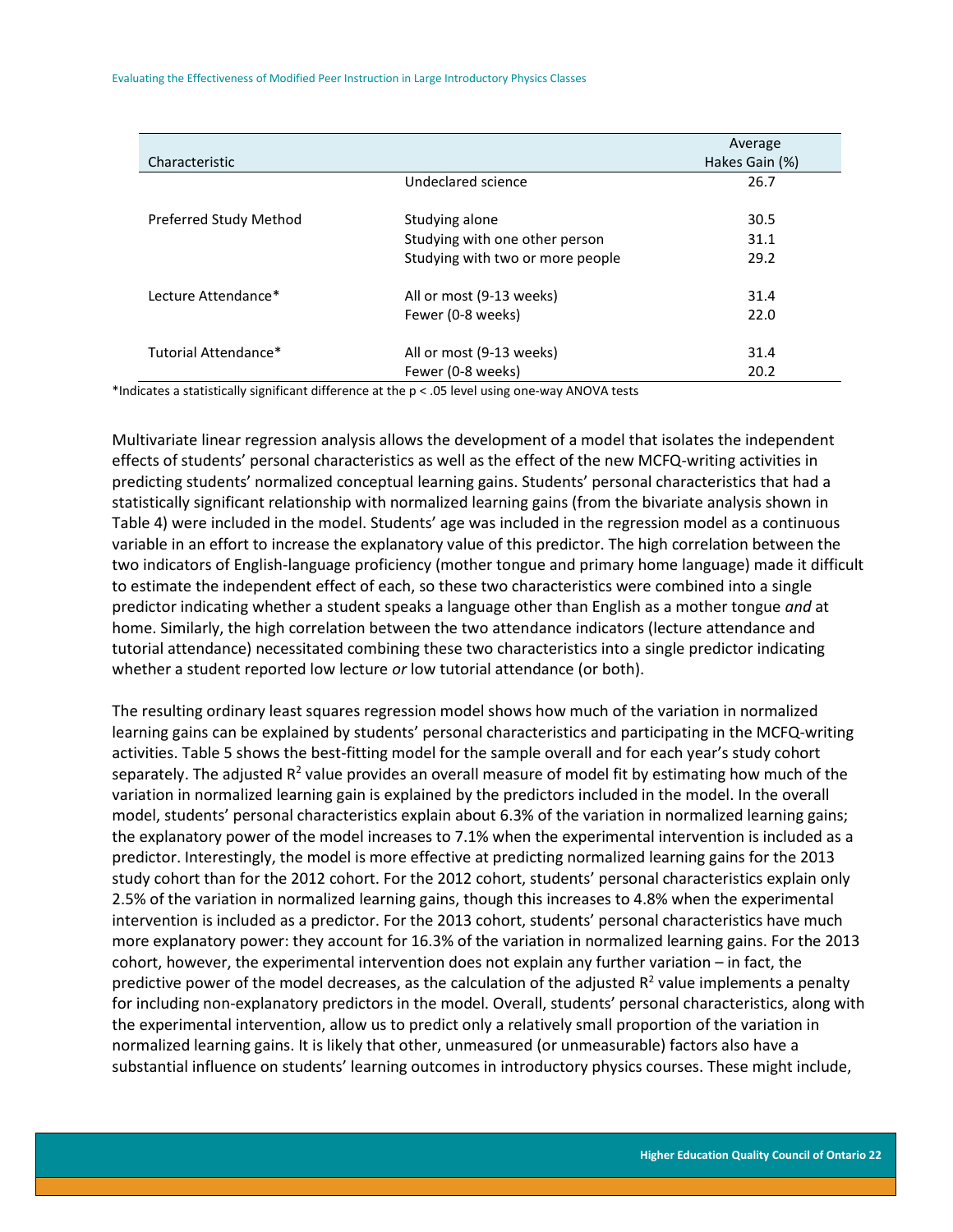but are not limited to: satisfaction with program of study, commitment to academics overall, commitment to the specific course, attitudes towards the instructor or classroom environment, conflicting familial or personal obligations, the effect of peer interactions and pressures, and the quality of previous mathematics/physics instruction.

The 'constant' value for each model shown in Table 5 represents the predicted value of the normalized learning gain for a hypothetical 18 year-old, male student in the control group, who speaks English as a first language or at home and who attended all or most course lectures and tutorials. For the overall model, this hypothetical student is predicted to have a normalized learning gain of 35%. Students in the course sections that included the small-group MCFQ-writing activities are predicted to have a normalized learning gain that is 5 percentage points higher, even after taking students' personal characteristics into account. An analysis by cohort, however, shows that the effect of the small-group MCFQ-writing activities is most pronounced in the 2012 cohort and is much smaller in the 2013 cohort. We do not have an obvious explanation for this result. In terms of the class activities, students in the 2013 cohort differed in that they were required to complete online, pre-lecture quizzes to assess their understanding of the textbook readings. The 2013 cohort also included students enrolled in the new biomedical science program (which attracted students with relatively high entrance grades). However, these differences applied to both the experimental and control groups. The smaller predicted difference in normalized learning gains as a result of the MCFQ-writing activities in the 2013 cohort may be the result of differences in the PI activities used by the control group instructors in 2013 compared to 2012 (while the experimental group was taught by the same instructor, the control group instructors differed each year).

|                                  |                                   |                   | Year              |
|----------------------------------|-----------------------------------|-------------------|-------------------|
|                                  | <b>Overall Model</b><br>$(n=344)$ | 2012<br>$(n=172)$ | 2013<br>$(n=172)$ |
|                                  |                                   |                   |                   |
| Constant                         | $35.1*$                           | $27.5*$           | $44.2*$           |
| Sex (Female)                     | $-8.0*$                           | $-1.3$            | $-16.6*$          |
| Age <sup>1</sup>                 | 1.0                               | 1.3               | 0.1               |
| Less English <sup>2</sup>        | $-9.1*$                           | $-9.4$            | $-8.4*$           |
| Low Attendance <sup>3</sup>      | $-10.5*$                          | $-9.4$            | $-10.7*$          |
| <b>MCFQ-Writing Intervention</b> | $5.4*$                            | $9.8*$            | 1.4               |
| Adj. R Squared $(R^2)$           | 7.1%                              | 4.8%              | 15.9%             |

#### <span id="page-23-0"></span>**Table 5: Predicted Normalized Student Learning Gains, Overall and by Year, based on OLS Regression**

<sup>1</sup>Age in years (not grouped) centered around age 18

<sup>2</sup> Students who did not learn English as a first language nor is English the primary language spoken at home

<sup>3</sup> Students who reported low attendance at either lectures or tutorials (or both)

\* Indicates a statistically significant difference at the p < .05 level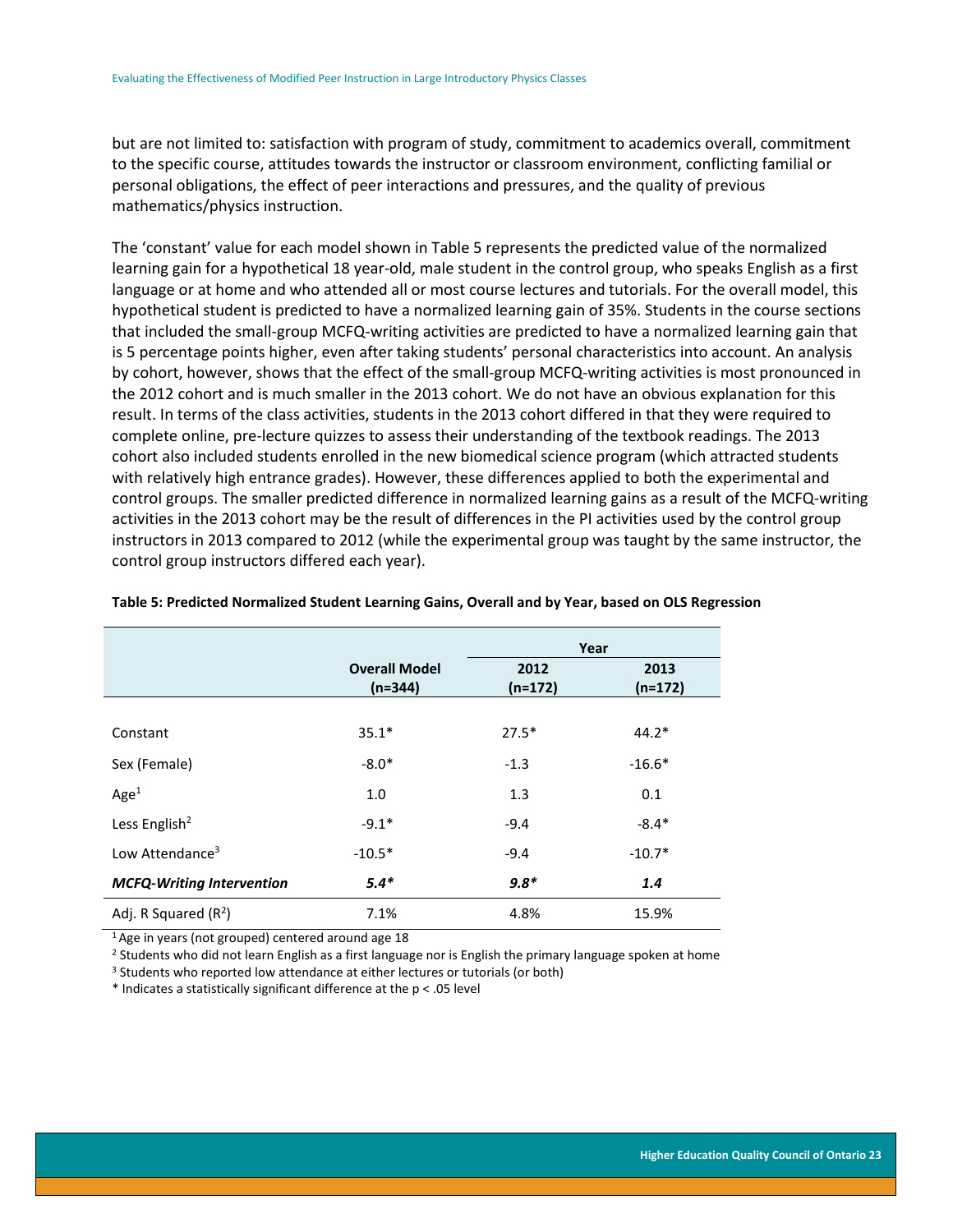In addition to showing the inconsistent effect of the MCFQ-writing activities on students' normalized learning gains, this model also shows that students' personal characteristics can independently have just as much impact on students' conceptual learning. While characteristics such as gender and age are fixed, students' attendance can potentially be influenced by an instructor's motivational strategies. Although it may be possible for physics instructors to influence students' English-language proficiency, there is typically limited time and few resources available to support students who speak English as an additional language in large classes.

Women are predicted to have normalized learning gains that are 8 percentage points lower than men. Women had significantly lower FCI pre-test scores than men (an average of 8.1 compared to 12.7) and thus had more previously unlearned material to master during the term. So, while men's and women's absolute learning gains were roughly equivalent (women had an average absolute gain of 6.0, compared to 5.7 for men), women's normalized learning gain was lower since they had more content to learn. The effect of gender was particularly pronounced among the 2013 study cohort; there is no clear explanation for this discrepancy. After other factors are controlled for, however, student age is no longer predicted to have a significant effect on normalized learning gains.

Students who are less familiar with the English language are predicted to have a normalized learning gain that is 9 percentage points lower than those who speak English as a mother tongue or as their primary home language. This result is consistent across both cohorts. Although students with less English-language proficiency had similar average FCI scores at the beginning of the course, they had lower absolute and normalized learning gains at the end of the course. This might demonstrate that these students experience more difficulties in understanding the classroom instruction; in particular, small-group and peer-oriented activities might have fewer learning benefits for students with limited English-language skills.

Unsurprisingly, students who attend most or all lectures and tutorials are predicted to have a normalized learning gain that is 10.5 percentage points higher than students who report attending less. This result was consistent across both cohorts. Though this finding is predictable, it reinforces the value of motivating students to attend lectures and tutorials through engaging activities, participation grades and other methods. Presence in lecture and tutorial increases students' exposure to course material, allows them to participate in peer-instruction activities and engages them in problem-solving in a supported environment.

Overall, it appears that the MCFQ-writing activities introduced in this study are positively associated with normalized learning gains, but that the effects are inconsistent. In the 2012 cohort, student characteristics appear to have little effect on normalized learning gains, whereas the MCFQ-writing activities were associated with a significant positive improvement in conceptual learning. In contrast, in the 2013 cohort, students' personal characteristics are strongly associated with normalized learning gains, but the MCFQwriting activities appeared to have little effect on conceptual learning. In the overall model, gender, Englishlanguage proficiency and attendance are all associated with larger normalized gains than the MCFQ-writing activities. Taken together, these results suggest that the use of MCFQ-writing activities in large, introductory physics courses has some beneficial effect, but that this effect is not necessarily consistent across groups of students.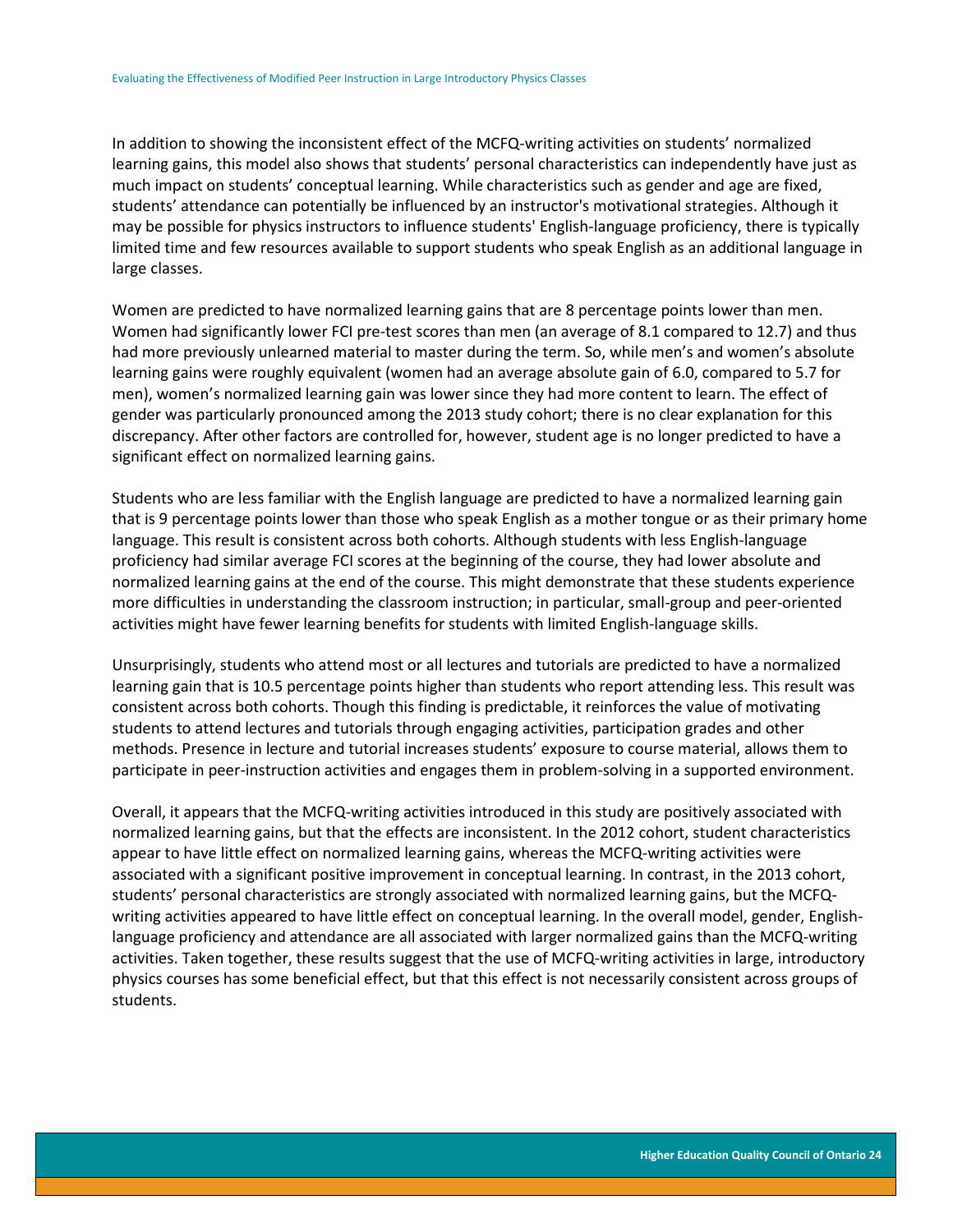<span id="page-25-0"></span>**4.2 Research Question 2: The Effect of MCFQ-Writing Activities on Students' Attitudes towards Physics**

# *What is the effect of our model of interactive engagement as compared to the standard PI model in changing the students' attitudes towards physics from 'novice-like' to 'expert-like'?*

In this study, students' attitudes towards physics were measured using the CLASS tool. This tool distinguishes between novice-like and expert-like attitudes towards science overall and in eight empirically generated categories. We anticipated that participating in the small-group MCFQ-writing activities might encourage students to adopt more expert-like attitudes towards physics. Being put in the 'expert' and 'teacher-like' role of writing multiple-choice questions – some of which were intended to be used in evaluations – might have prompted some students to adopt more expert-like attitudes to science in general. Table 6 shows the average percentage of favourable responses (i.e., agreement with experts) among study participants, overall and in each of the eight CLASS categories. Of particular interest is the shift in favourable attitudes between the beginning and end of the course. A substantial body of research shows that participating in introductory physics courses actually prompts *less* expert-like attitudes among students (Perkins et al., 2004; Perkins et al., 2005; Pollock, 2004). In this study, students do not exhibit a significant overall negative shift in attitudes. A negative shift is, however, apparent in two areas: personal interest in physics (paired t=3.050, *df*=369, p=0.002) and sense-making/effort (feeling like the effort needed to make sense of the material is worthwhile; paired t=4.325, *df*=365, p<0.001).

In contrast, there is a statistically significant positive shift in students' attitudes in three areas: problem solving sophistication (paired t=2.417, *df=369,* p=0.016), conceptual understanding (paired t=5.342, *df=369,*  p<0.000) and applied conceptual understanding (paired t=5.095, *df=369,* p<0.000). In the CLASS, 'conceptual understanding' captures whether a student understands physics as a coherent field with connections between topics, whereas 'applied conceptual understanding' reflects whether a student feels that they can apply a conceptual approach and reasoning when problem-solving, as opposed to simply memorizing or mimicking other solutions. The positive attitude shift in these two areas for all of the students included in this study reflects the success of PI and active learning in general in promoting students' engagement and conceptual learning in physics.

Participating in MCFQ-writing activities did not appear to have a substantial effect on students' attitudes overall or in any of the eight categories, compared to students in the control group. In fact, in the two key areas of 'conceptual understanding' and 'applied conceptual understanding', students who participated in the MCFQ-writing activities had a slightly smaller positive shift than students in the control group. In addition, students who participated in MCFQ-writing activities had a larger negative shift (a shift away from expert-like attitudes) when it comes to sense-making/effort, or feeling like it was worth putting in the effort to understand or solve a problem. The one better outcome for students who participated in the MCFQwriting activities is in the area of personal interest, where these students simply did not have a negative attitude shift, whereas those in the control group did. This result is tempered by the fact that the average percentage of favourable attitudes in the area of personal interest at the end of the course is very similar for both groups; this outcome is a result of students in the control group having a higher percentage of favourable attitudes in the area of personal interest at the beginning of the course.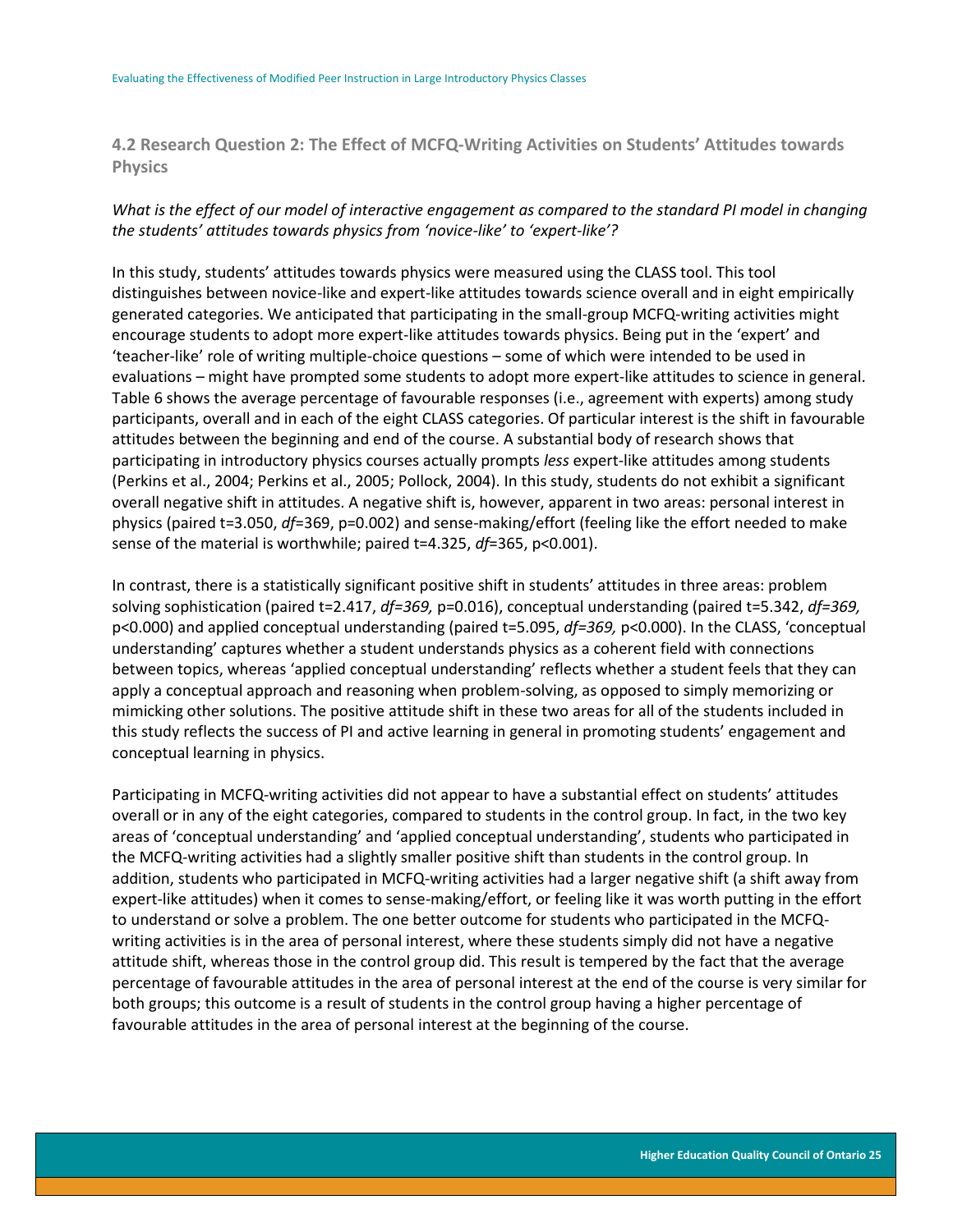|                                            | <b>Overall</b><br>$(n=370)$ |      |                          | <b>Experimental</b> |      |                                       | <b>Control</b> |      |                          |
|--------------------------------------------|-----------------------------|------|--------------------------|---------------------|------|---------------------------------------|----------------|------|--------------------------|
|                                            |                             |      |                          | $(n=173)$           |      |                                       | $(n=197)$      |      |                          |
| <b>CLASS Sub-Category</b>                  | Pre                         | Post | Shift*                   | Pre                 | Post | Shift*                                | Pre            | Post | Shift*                   |
| <b>Overall Attitudes</b>                   | 52.6                        | 52.2 | $-$                      | 52.8                | 51.1 | $-$                                   | 52.5           | 53.1 | $\overline{\phantom{a}}$ |
| Personal Interest                          | 54.3                        | 50.2 | $-4.1$                   | 53.4                | 50.4 | $\overline{\phantom{a}}$              | 55.1           | 50.1 | $-5.0$                   |
| <b>Real World Connections</b>              | 60.8                        | 57.3 | $\overline{\phantom{a}}$ | 62.4                | 59.0 | $\hspace{0.05cm} \ldots$              | 59.3           | 55.9 | $- -$                    |
| Problem Solving General                    | 55.6                        | 55.5 | $\qquad \qquad -$        | 55.9                | 53.5 | $\hspace{0.05cm}$ $\hspace{0.05cm}$   | 55.3           | 57.4 | $\overline{\phantom{a}}$ |
| Problem Solving Confidence                 | 55.8                        | 55.1 | --                       | 54.9                | 53.1 | $\overline{\phantom{a}}$              | 56.6           | 57.0 | $-$                      |
| Problem Solving<br>Sophistication          | 36.1                        | 39.2 | 3.2                      | 35.6                | 38.8 | $\hspace{0.05cm}$ – $\hspace{0.05cm}$ | 36.4           | 39.6 | $\overline{\phantom{m}}$ |
| Sense-making/Effort                        | 65.7                        | 59.3 | $-6.3$                   | 65.2                | 56.7 | $-8.5$                                | 66.2           | 61.7 | $-4.5$                   |
| <b>Conceptual Understanding</b>            | 46.0                        | 53.8 | 7.8                      | 45.5                | 52.2 | 6.7                                   | 46.5           | 55.2 | 8.6                      |
| <b>Applied Conceptual</b><br>Understanding | 34.5                        | 40.9 | 6.4                      | 34.9                | 40.9 | 6.0                                   | 34.2           | 40.9 | 6.7                      |

#### <span id="page-26-2"></span>**Table 6: Week 2 and Week 12 CLASS Results by Sub-categories, Overall and by Group<sup>1</sup>**

<sup>1</sup> Average % of favourable responses (agree with experts) for each category is shown

\* Only shifts that are statistically significant at the p<.05 level, using paired t-tests, are shown

Taken together, these results lead us to conclude that participation in small-group MCFQ-writing activities does not have a substantial effect on students' attitudes towards science, nor does participation in these activities make them more 'expert-like' in their approach to physics.

## <span id="page-26-0"></span>**4.3 Research Question 3: Students' Perceptions of Active-Learning Strategies**

#### *What are students' perceptions of their learning in our model of interactive engagement?*

Semi-structured interviews were used to probe the students' perceptions of the pedagogies and technology tools used to promote learning in this course.

#### <span id="page-26-1"></span>*4.3.1 Students' Perceptions of MCFQ-Writing Activities*

Many of the interviewees from the experimental group were not able to recall the particular activities that focused on writing multiple-choice format questions, either in class and/or outside of the classroom. This is particularly puzzling, as 60% of students participated in the online activity at least once; it is possible that these students did not participate in interviews or that those students who did participate in the interviews did not identify the MCFQ-writing activities as particularly meaningful. Those interviewees who did recall participating in the MCFQ-writing activities did not rate it as particularly useful for their learning compared to the standard PI pedagogy. However, when interviewees were asked whether they would recommend continuing to use MCFQ-writing activities, the majority said yes.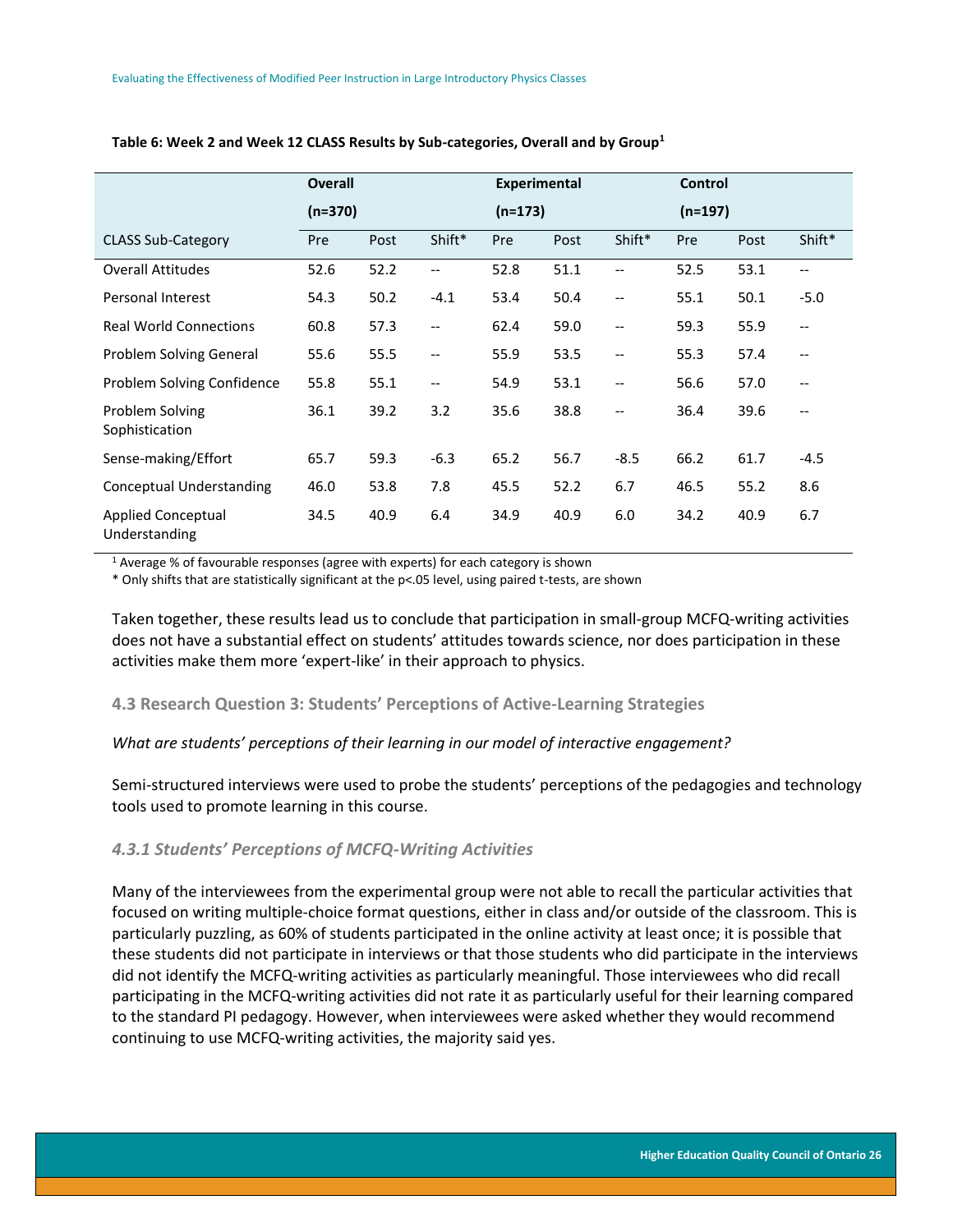When interviewees were asked whether they preferred to write MCFQs during class time or online, opinions were divided. Some students preferred the in-class guided activities that allowed them to collaborate with their peers in real time and get clarifications if needed, while others preferred doing the activities outside of class time. Students expressed concerns that small-group activities can use too much class time that could be spent more effectively. One interviewee said that there was "not enough time to create multiple choice questions" during the class and that it would be better to "take more time outside of class, need time to think." Some students were skeptical about the ability of the students to produce good-quality MCFQs, saying, "Students cannot write questions above (the level) of what they know" or "Students do not have the same knowledge as professors." Some also felt that the creation of questions is the job of the professor and not the students, and expressed concern about the potential use of the student-generated questions in formal course evaluations such as the midterm and the final exam.

Those interviewees who provided positive feedback about the MCFQ-writing activities recognized them as an opportunity to reflect on material, monitor their own understanding and try "getting into the mindset of the professor." They stated that the activity forced them to reflect more on the concepts, solidified the material and encouraged them to be creative. One student said, "Creating multiple choice questions is like working backwards, [you] must incorporate multiple concepts, consider response choices, [if] it is right and possible ways to solve it."

Although the MCFQ-writing activities proved to be less effective than expected, the interviewees expressed substantial support and appreciation for the rest of the active-learning opportunities in the course. These activities were common to all the sections (experimental and control). Below, we outline the prevailing themes that emerged from the interviews.

# <span id="page-27-0"></span>**4.3.2 Students' Perceptions of Peer Instruction and Personal Response Systems**

Overall, interviewees were very positive about using PI with personal response systems (clickers) during the course lectures. Students appreciated the ability to instantly check their understanding of the concepts as they were covered in class. They also noted the value of having the instructor be able "to gain better understanding where the students are struggling" and said that the use of clickers meant that the "professor took time to do examples and not assume students understood." Many interviewees also said that they enjoyed collaborating with peers, learning from and teaching other students in the class. Interviewees noted that "helping others is an opportunity to develop better understanding of the material" and "…students can discuss with classmates, discuss your methods and learn new methods." Students felt that the use of MCFQs combined with clickers "prepares students for exams/midterms, for the types of questions." Some students believed that PI with clickers promoted a better success rate in the course overall. Others mentioned that even using clickers for practice without marks attached would still be an incentive to attend the classes. When interviewees were asked about the number of MCFQ clicker questions used in each class, the majority of the students indicated that the frequency of clicker questions in the lectures (typically 4-6) was good and that the PI activities did not take up too much time or take away from the teaching/lecturing of the content but were used enough to gauge student understanding.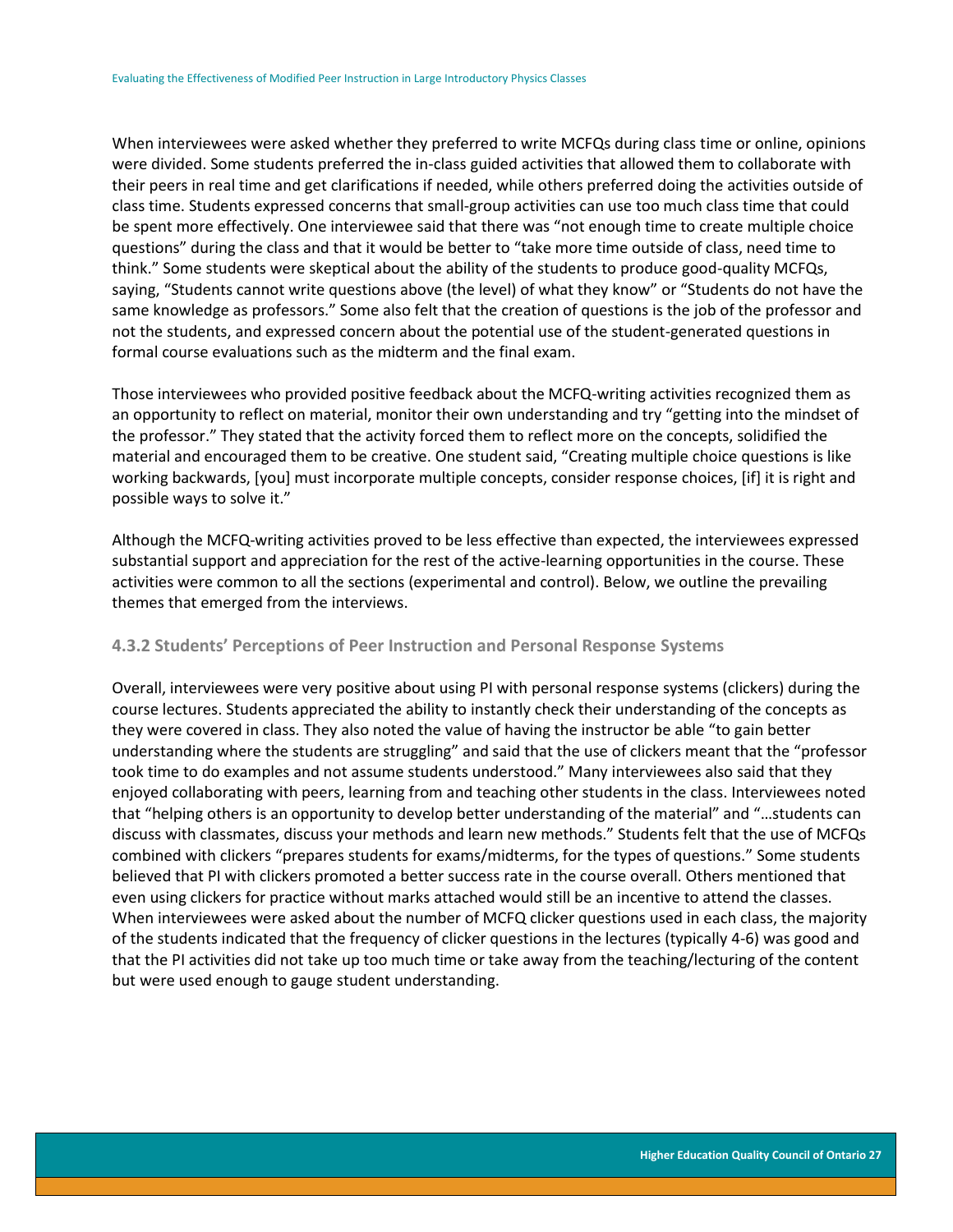# <span id="page-28-0"></span>*4.3.3 Students' Perceptions of Multiple-Choice Format Questions for Teaching and Evaluations*

Some instructors complain that students have a negative attitude towards multiple-choice questions. In this project, interviewees did not express any persistent negative attitudes towards MCFQs, even for testing purposes. When asked about their perceptions of the advantages and disadvantages of MCFQs, interviewees commented that using multiple-choice questions for PI during the semester helped them to feel prepared for the multiple-choice components of the formal evaluations. The majority of interviewees were comfortable with the questions asked in multiple-choice format during the midterm test and final exam and felt aware of concepts and questions that would be covered. Interviewees correctly understood that the multiple choice questions allow instructors to identify areas where students are having difficulty with the material. Some interviewees indicated that MCFQs can be helpful, saying that "if you don't see your answer you can go back and do (the problem) again" and it is "reassuring to see your answer (as one of the options)." Other students stated that the use of the multiple choice format in lectures "makes discussion possible about why other options are not possible, it makes you think more" and provides "immediate feedback [about] right or wrong."

# <span id="page-28-1"></span>*4.3.4 Students' Perceptions of Laboratory and Demonstration Tools*

This course involved extensive use of laboratory tools aimed at bringing the experimental aspect of physics into our course. Real-time data acquisition tools (motion detectors and force probes) and motion video analysis supported by LoggerPro software from Vernier Software & Technology (http://www.vernier.com/) were used in the laboratory experiments and, to a lesser extent, for the classroom demonstrations. Interviewees were overwhelmingly in support of the use of these laboratory and demonstration resources. Students commented that using the LoggerPro software allowed them to visualize the concepts and "to see principles in action." The students appreciated the exposure to technology that was not available in high school and found that "putting theory into practice is helpful." Comments from interviewees about these technologies highlight that they helped them to apply concepts: "labs helped [me] to see experimental side of physics, made it a reality," "cool to see the applications," "how variables are measured and controlling for different conditions, how physicists do experiments," "improved the excitement for physics," "see the theory and experience the theories that you learn." In reference to the particularly difficult task of graphing motion, one student commented that "sometimes it is hard to piece together [material but] the technology makes it easier to visualize, it is happening and being graphed at the same time." In addition to the laboratory experiments, the students appreciated using simulations and short videos. They particularly valued the attempts to bridge learning in classroom with the real life phenomena: "Sharing the theory in action, using simulation in class; physics is not just theory [we] must understand what is happening in the world, watching simulations makes it real."

# <span id="page-28-2"></span>*4.3.5 Students' Perceptions of Self-Tutoring, Homework and Reading Activities*

Overall, interviewees were very positive regarding the use of the required self-tutoring and online homework provided through the 'MasteringPhysics' platform. Students felt that the system allowed them to practice problem-solving extensively with different types of questions that were not covered in class activities. They appreciated that they could complete the required course work online at their convenience. While many students commented that these activities were demanding and time-consuming, they believed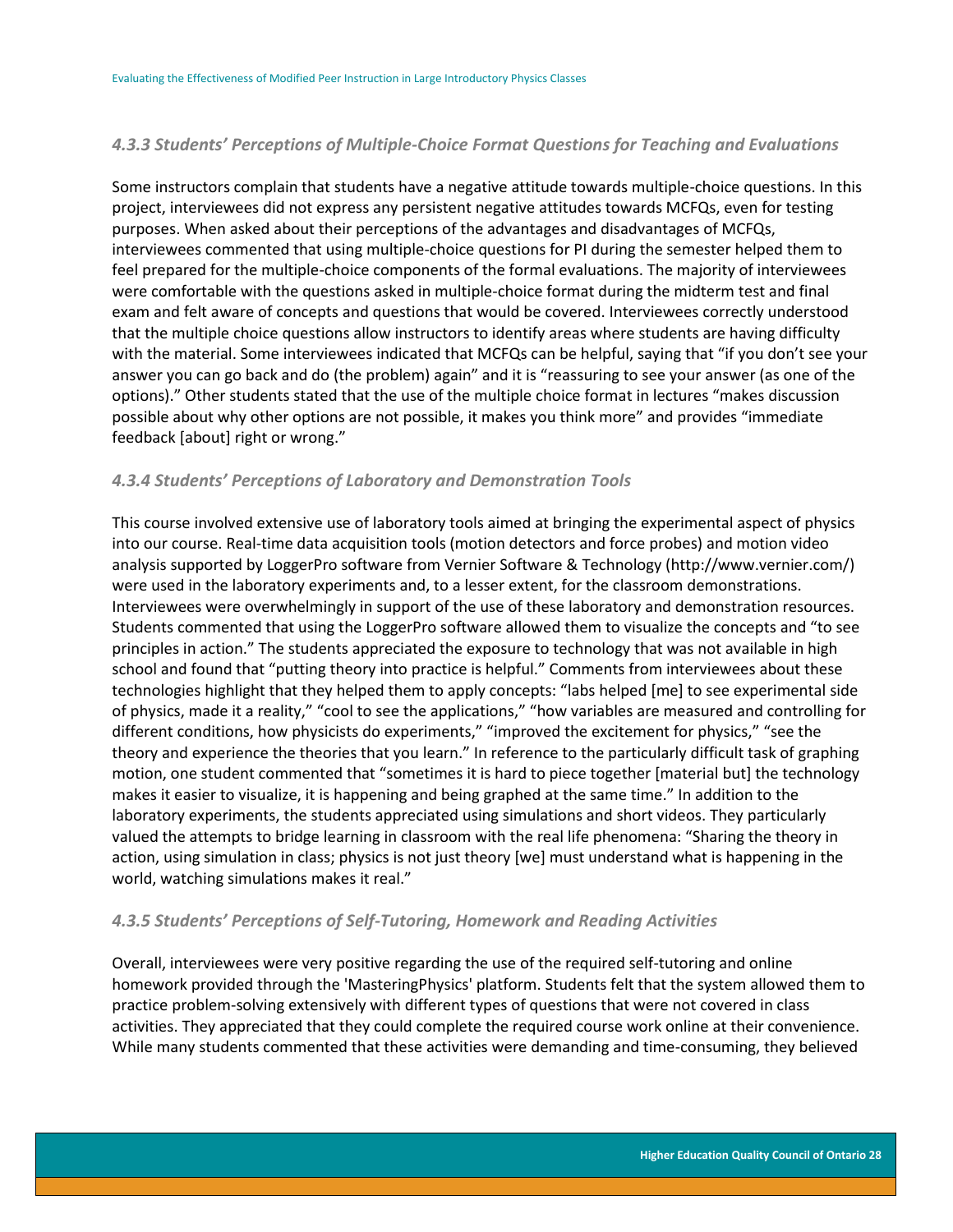that they were essential for developing the problem-solving skills for numerical problems and long answer questions.

Interviewees were asked their opinion about the requirement to read the text prior coming to the class. The majority of participants indicated that reading the textbook better prepared them for the lectures, made taking notes in the class more efficient and allowed them to identify what they did not understand before attending the class. However, despite clearly recognizing the benefits of pre-lecture reading, survey results show that most students reported completing the readings in advance of the lecture only about half of the time. Although the students had the opportunity to submit questions to the instructors before class, only a few students used this opportunity on a relatively regular basis. The majority of the students used this opportunity only rarely or never. Perhaps this 'just-in-time' teaching strategy would be better utilized if more students completed the readings in advance.

## <span id="page-29-0"></span>*4.3.6 Students' Overall Course Impressions and Suggestions for Improvement*

Interviewees were asked to provide their general impressions of the course and areas for improvement. Overall, most students expressed a great degree of satisfaction with the course. The majority of interviewees said that the course met expectations in terms of the grade they received, the knowledge they gained, and that it was a positive experience overall. Several students expressed regrets about not taking physics in high school, while some commented that they were surprised to enjoy the course as they previously believed that physics is "not interesting," "too difficult" or "not relevant for everyday life." The students commented on the need to understand the concepts and enjoyed the fact that they could immediately apply principles they learned in the lectures to solve problems, experiments in the lab or think about everyday life situations. Students did not recognize the peer instruction method as an activity or practice that was unique to their physics course.

Students said that their biggest challenge in the course was keeping up with the assignments and readings, time management and staying on top of school tasks. Several interviewees mentioned that with so many course components and evaluations, it was hard to prioritize their course activities. Nonetheless, students' suggestions for improving the course included requests for more online resources such as extra questions, tutorials, step-by-step instructions on how to solve particularly difficult problems (possibly in the form of screen capture or short video), and more in-class demonstrations.

# <span id="page-29-1"></span>**5. Conclusions**

### <span id="page-29-2"></span>**5.1 Study Limitations**

This study has several limitations. First, the inquiry was restricted to an introductory physics course at a single institution. Second, because the use of the new activity was untested, the amount of in-class time spent on collaboratively writing MCFQs was limited, so as not to risk negatively affecting students' learning outcomes. Another limitation that may have affected results is that different instructors taught the control group in the different years of the study. The addition of pre-lecture quizzes based on the reading in the second year of the study also limits the comparability between cohorts. Finally, the relatively small number of interviewees also limits the generalizability of the qualitative findings.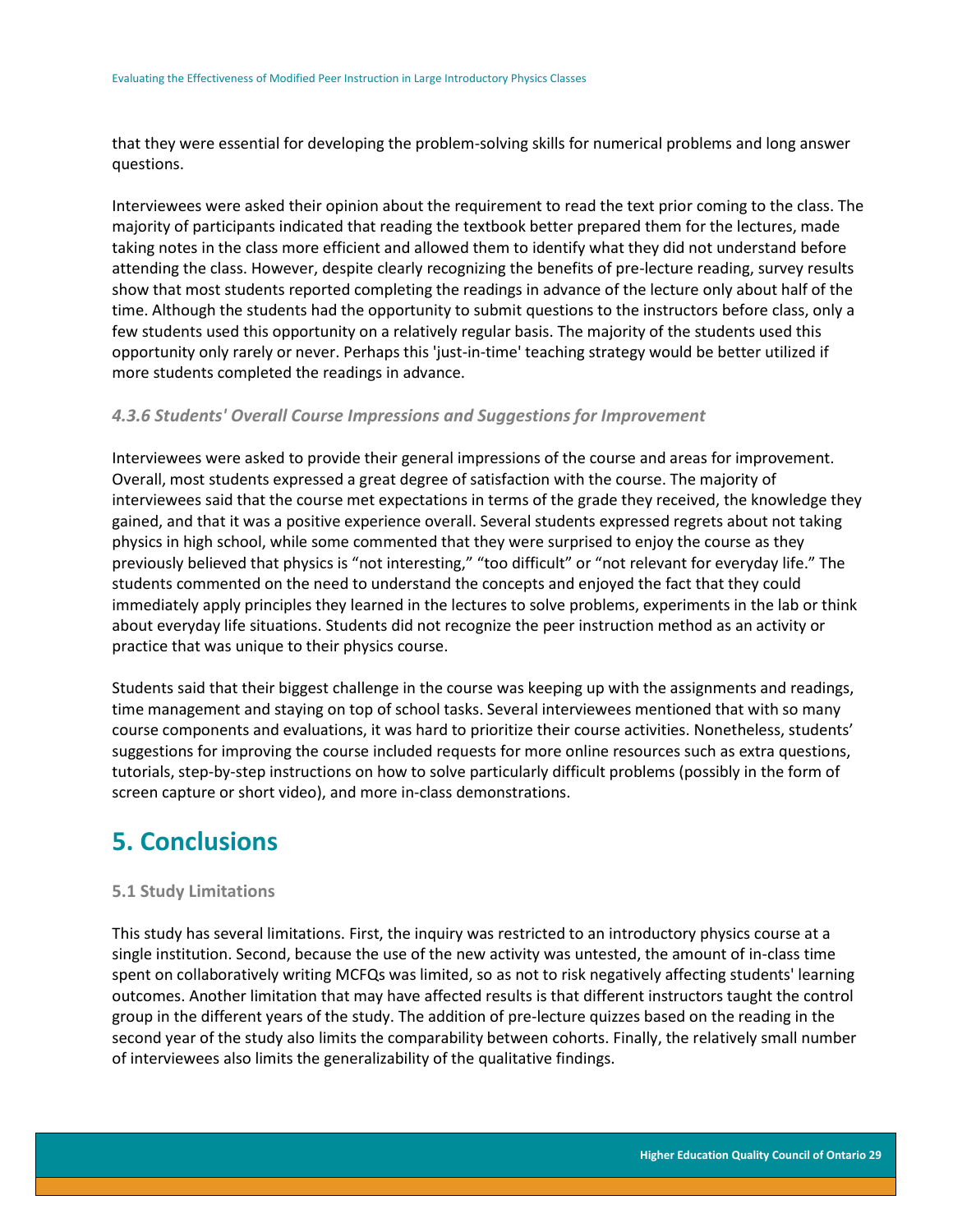## <span id="page-30-0"></span>**5.2 Overall Effectiveness of the MCFQ-Writing Activities**

Overall, our study found that incorporating MCFQ-writing activities into PI instruction methods in a large course has some positive, though inconsistent, effects on students' conceptual learning gains. The use of these activities has little effect on promoting more 'expert-like' attitudes about physics. There are several possible explanations for these results. First, this new activity was added to an array of active-learning tools that were already being used in the course. While it is desirable to provide students with multiple ways to participate in a class, the provision of too many tools, tasks and activities could actually have the opposite effect by creating cognitive overload (De Jong, 2009). In fact, many interviewees noted the difficulty of prioritizing between different course activities. In this particular case instructors must be mindful that introductory physics is just one of the six required courses (three science courses, one mathematics course, one computing course, and a university orientation course) that science students take in the first semester of their university career. Secondly, upon examination of the multiple-choice questions that were collaboratively developed by students, it became clear that in general, the class did not produce high-quality MCFQs nor the expected volume of questions. Although about 60% students participated in the online MCFQ-writing activities, many contributions were of poor quality. Overall, the class failed to produce a usable bank of conceptual questions on Newtonian mechanics. This resulted in the abandonment of the plan to use student-generated MCFQs in formal course evaluations. It is possible that the instructor's guidance about how to develop multiple-choice format questions was insufficient for the majority of the students in the class. Alternatively, it is possible that the in-class question-writing practice activities were not as extensive as they needed to be. Finally, because the activity was voluntary and for bonus marks only, it is possible that the students did not take it sufficiently seriously, especially as there were so many mandatory activities included in the course. Given the quality of the MCFQs produced, it is not surprising that participating in the MCFQ-writing activities produced very limited – if any – benefit in conceptual learning gains and no benefit in improving the students' attitudes toward physics.

### <span id="page-30-1"></span>**5.3 Lessons Learned and Recommendations**

Overall, the research team recommends that instructors consider the cost, time and resources needed to implement small-group MCFQ-writing activities. This new activity requires a significant amount of preparation prior to use, with inconsistent effects on student learning. In addition, guiding, monitoring and evaluating student activities on the online course discussion board, as well as providing feedback to students and maintaining a record of completion, can be very time-consuming for the instructor. Although participating in MCFQ-writing activities was associated with slightly higher gains in conceptual learning in one cohort, this effect was not consistent across time and smaller than the effect of other student characteristics. This particular intervention also did not appear to be effective in prompting students to adopt more 'expert-like' attitudes towards science and problem-solving. Interviews with students show that they did not recognize the MCFQ-writing activities as a unique experience in their learning and many did not remember the activities taking place. In the context of this course, which already incorporated substantial PI and active-learning components, students may have experienced resource overload and been unable to take advantage of all of the learning opportunities, prioritize or even distinguish between them. This intervention may have a different effect in a course with fewer student learning supports in place.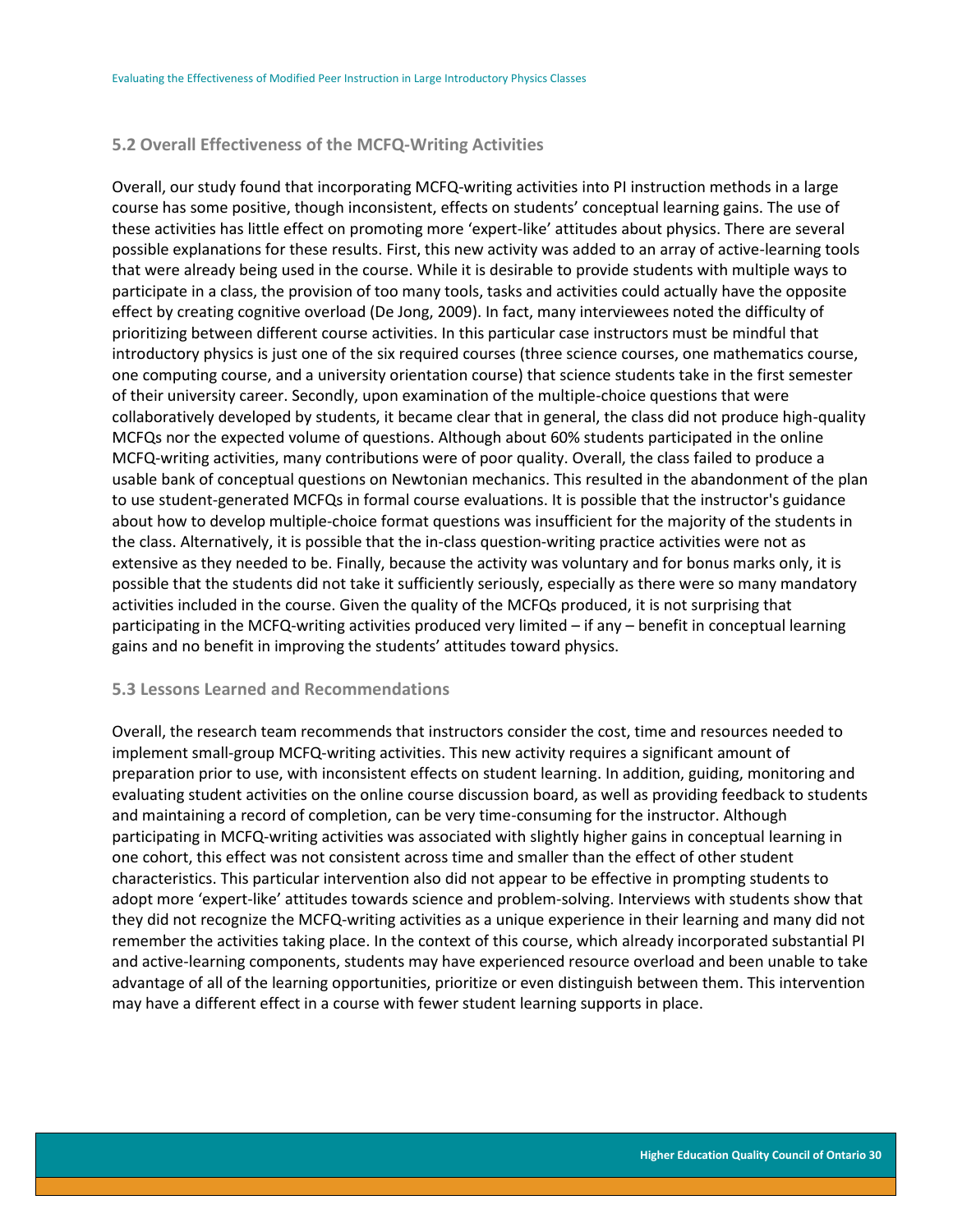Overall, the substantial effort invested into this additional activity cannot be justified given the lack of obvious positive outcomes on student learning. We encourage instructors in large classes to consider alternative interventions to improve student learning, while also remaining mindful of the potential for resource overload among students. We also encourage instructors to consider students' preferred study methods. In our study, the majority of students reported that they preferred to study alone, and implementing additional activities that promote small-group, collaborative interaction may have negatively affected these students' participation and learning gains. These effects might be particularly pronounced for students who are less familiar with English. Although in-class, small-group activities provide instructors with an opportunity to teach effective group work practices, they should remain mindful of some students' preference to work independently.

In retrospect, the decision to have students complete some of the MCFQ-writing activities online may also have limited their success. The online course discussion board is not specifically designed to monitor and evaluate the students' contributions to peer collaborations. A more specialized system for peer collaboration may have been more appropriate, but we chose to have students continue working on the same online platform that hosts the rest of the course. Bottomley and Denny's (2011) attempts to use similar MCFQ-writing activities were more successful and used a technological system that was specifically designed for facilitating peer collaboration (PeerWise, https://peerwise.cs.auckland.ac.nz/).We certainly recommend that instructors who wish to incorporate collaborative writing activities in their courses choose their supporting technology with great care.

Since this project was initiated in 2011, there have been substantial changes in the educational technology available to instructors. Most notably, personal response systems are becoming more versatile in regard to the types of the questions that can be asked in addition to the standard multiple-choice questions. For example, "Learning Catalytics" from Pearson (https://learningcatalytics.com/) provides a wide range of question-type options beyond the multiple-choice format.

Although the new MCFQ-writing activity itself did not prove to be effective, the results of our study provided further compelling evidence in support of active learning environments in large introductory physics classes. In both the experimental and control groups of this study, the FCI results suggest that these large lecture classes achieved a relatively high level of conceptual learning and student engagement. The CLASS results indicate that students did not demonstrate the negative shift in attitudes toward physics that is typical of lecture-based introductory physics courses and even demonstrate a positive shift in selected categories. The qualitative data from students' interviews provide overwhelming support for the use of PI, supported by personal response systems, experiential learning in the laboratories, and online self-tutoring and homework.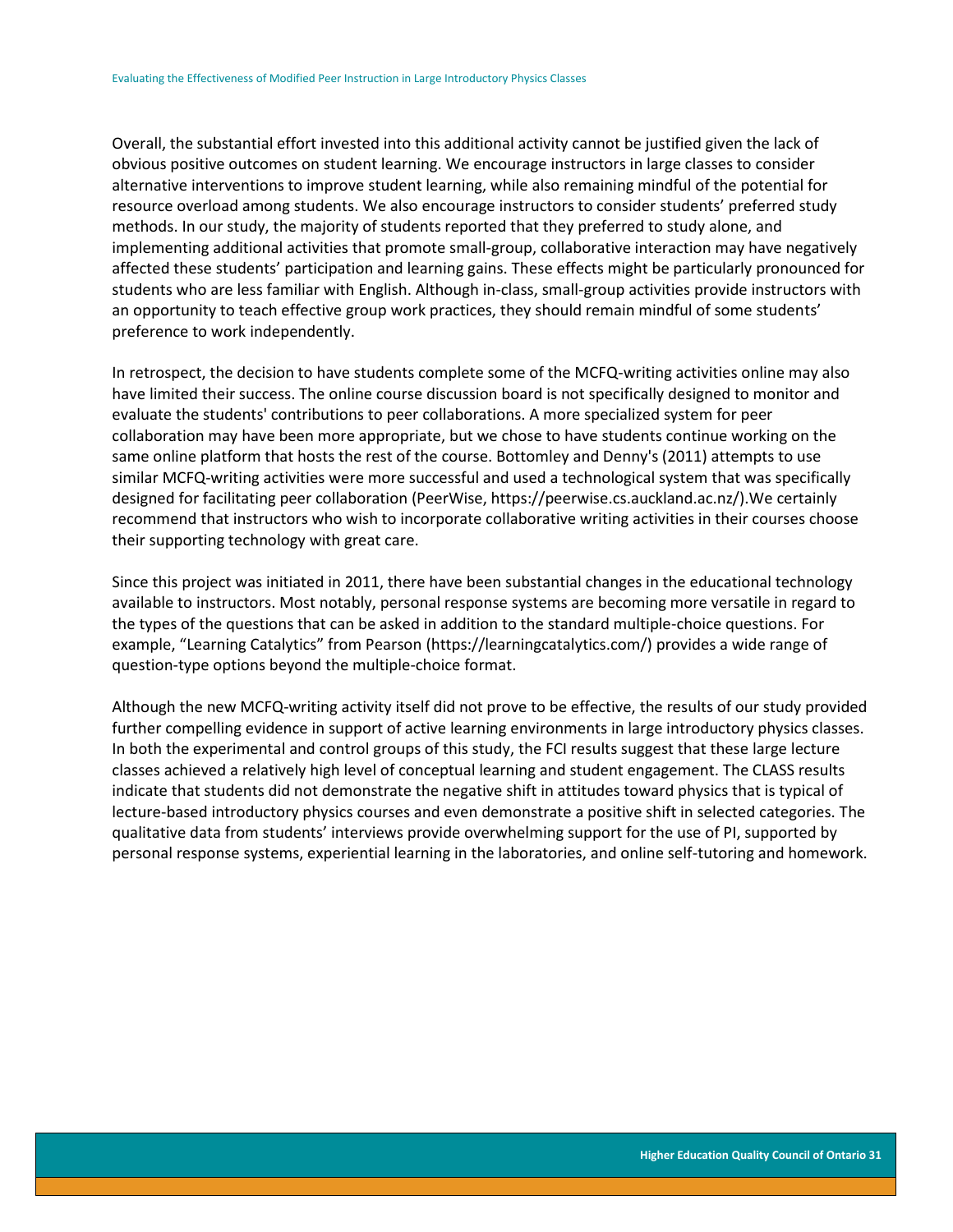# <span id="page-32-0"></span>**References**

- Adams, W., Perkins, K., Podolefsky, N., Dubson, M., Kinfelstein, N., & Wieman, C. (2006). New Instrument for Measuring Student Beliefs about Physics and Learning Physics: The Colorado Learning Attitudes about Science Survey. *Physics Review Special Topics: Physics Education Research, 2*.
- Adams, W., Perkins, K., Dubson, M., Finkelstein, N., & Wieman, C. (2004). The Design and Validation of the Colorado Learning Attitudes about Science Survey. *Proceedings from APPT Physics Education Research Conference 2004.* Sacramento, CA.
- Antimirova, T., Noack, A., & Milner-Bolotin, M. (2009). The Effect of Classroom Diversity on Conceptual Learning in Physics. *Proceedings from Physics Education Research Conference 2009*. Ann Arbor, MI.
- Bottomley, S., & [Denny, P.](http://www.ncbi.nlm.nih.gov/pubmed/?term=Denny%20P%5BAuthor%5D&cauthor=true&cauthor_uid=21948507) (2011). A Participatory Learning Approach to Biochemistry using Student Authored and Evaluated Multiple-choice Questions. *Biochemistry and Molecular Biology Education, 39*(5), 351-361.
- Brown, S., Race, P., & Smith, B. (2004). 500 Tips on Assessments: Routledge.

Cunningham, G. (2005). Assessment In The Classroom: Constructing And Interpreting Texts: Routledge.

- Crouch, C., & Mazur, E. (2001). Peer Instruction: Ten Years of Experience and Results. *American Journal of Physics, 69*(9), 970-977.
- Cuseo, J. (2007). The Empirical Case against Large Class Size: Adverse Effects on the Teaching, Learning, and Retention of First Year Students. *Journal of Faculty Development*, *21*(1), 5-21.
- De Jong, T. (2009). Cognitive Load Theory, Educational Research, and Instructional Design: Some Food for Thought. *Instructional Science*, *38*, 105-134.
- Deslauriers, L., Schelew, E., & Wieman, C. (2011). Improved Learning in a Large-Enrollment Physics Class. *Science, 332*(6031), 862-864.
- Fagen, A., Crouch, C., & Mazur, E. (2002). Peer Instruction: Results from a Range of Classrooms. *The Physics Teacher, 40*(1), 206-209.
- Fensham, P. Gunstone, R., & White, T. (1994). The Content of Science: A Constructivist Approach to Its Teaching and Learning: Routledge.
- Gray, K., Adams, W., Wieman, C., & Perkins, K. (2008). Students Know What Physicists Believe, But They Don't Agree: A Study Using the CLASS Survey. *Physics Review Special Topics: Physics Education Research, 4*, 1.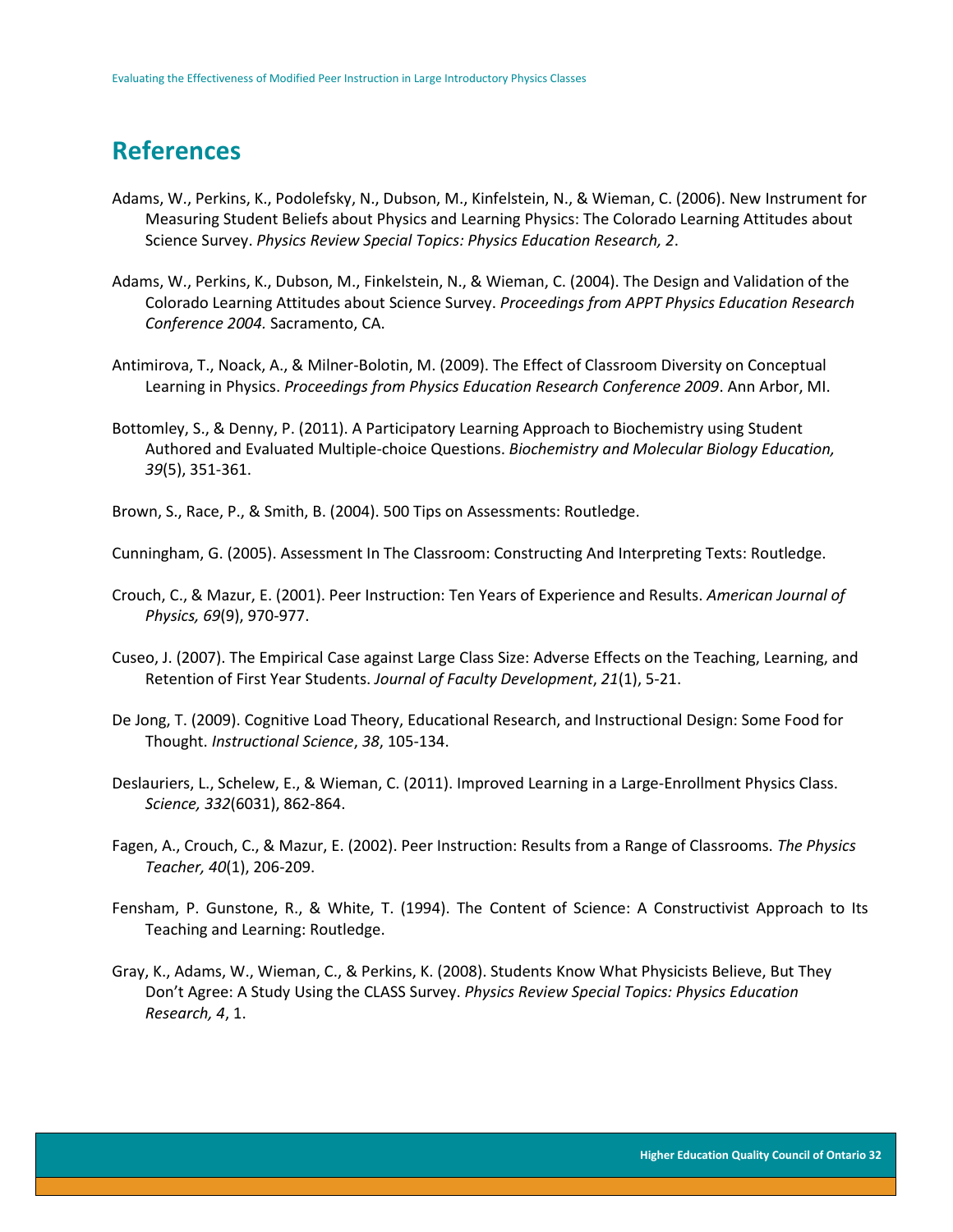- Guimond, S., & Roussel, L. (2001) Bragging About one's School Grades: Gender Stereotyping and Student's Perception of Their Abilities in Science, Mathematics and Language. *Social Psychology in Education*, *4*, 275-293.
- Hake, R. (1998). Interactive-engagement Versus Traditional Methods: A Six Thousand-student Survey of Mechanics Test Data for Introductory Physics Courses. *American Journal of Physics, 66*, 64-74.
- Hestenes, D., Wells, M., & Swackhamer, G. (1992). Force Concept Inventory. *The Physics Teacher, 30*, 141- 153.
- Hitt, G., Isakovic, A., Fawwaz, O., Bawa'aneh, M., El-Kork, N., Makkiyil, S., & Qatten, I. (2014). Secondary Implementation of Interactive Engagement Teaching Techniques: Choices and Challenges in a Gulf Arab Context. *Physics Review Special Topics: Physics Education Research, 10*.
- Huffman, D., & Heller, P. (1995). What Does the Force Concept Inventory Actually Measure? *The Physics Teacher*, *33*(3), 138-143.
- Iaria, G., Hubball, H. (2008). Assessing Student Engagement in Small and Large Classes. *Transformative Dialogues: Teaching and Learning Journal, 2*(1), 1-8.
- Kalman, C. Milner-Bolotin, M., & Antimirova, T. (2010). Comparison of the Effectiveness of Collaborative Groups and Peer Instruction in a Large Introductory Physics Course for Science Majors. *Canadian Journal of Physics*, *88*(5), 325-332.
- Kelly, A. (1985). The Construction of Masculine Science. *British Journal of Sociology of Education, 6*(2), 133- 154.
- Mazur, E. (1997). Peer Instruction: A User's Manual. Upper Saddle River, NJ: Prentice Hall.
- McCarthy, J. & Anderson, L. (2000). Active Learning Techniques Versus Traditional Teaching Styles: Two Experiments from History and Political Science*. Innovations in Higher Education, 24*, 279-294.
- McDermott, L. (1990). Teacher Preparation in Physics and Other Sciences: The need for Special Science Courses for Teachers. *American Journal of Physics, 58*, 734-742.
- McDermott, L., & Redish, E. (1999). Resource Letter: PER-1: Physics Education Research. *American Journal of Physics, 67*, 755-773.
- McDonald, M. (2001). Systematic Assessment of Learning Outcomes: Developing Multiple-choice Exams. Sudbury, MA: Jones and Bartlett Publishers.
- Milner-Bolotin, M., Antimirova, T., Noack, A., & Petrov, A. (2011). Attitudes about Science and Conceptual Physics Learning in University Introductory Physics Courses. *Physics Review Special Topics: Physics Education Research*, *7*.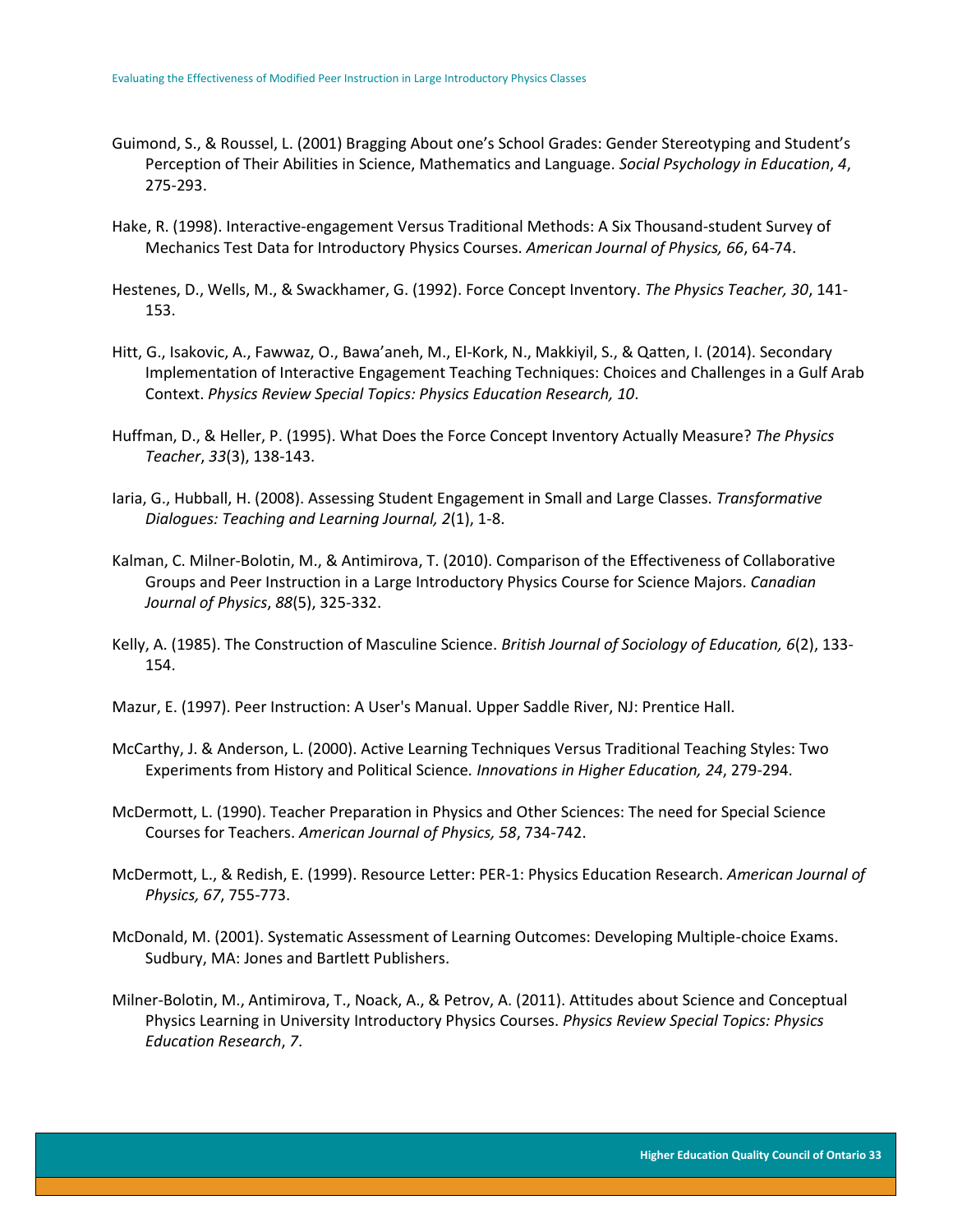- Murphy, H., & Roopchand, N. (2003). Intrinsic Motivation and Self-esteem in Traditional and Mature Students at a Post-1992 University in the North-east of Englan*d. Educational Studies*, *29*, 243-259.
- Noack, A., Antimirova, T., & Milner-Bolotin, M. (2009). Student Diversity and the Persistence of Gender Effects on Conceptual Physics Learning. *Canadian Journal of Physics, 87*(12), 1269-1274.
- Perkins, K., Adams, W., Finkelstein, N., Pollock, S., & Wieman, C. (2004). Correlating Student Beliefs with Student Learning using the Colorado Learning Attitudes about Science Survey*. Proceedings from Physics Education Research Conference 2004*. Sacramento, CA.
- Perkins, K., Gratny, M., Adams, W., Finkelstein, N., & Wieman, C. (2005). Towards Characterizing the Relationship between Students' Self-reported Interest in and their Surveyed Beliefs about Physics. *Proceedings from Physics Education Research Conference 2005*. Salt Lake City, UT.
- Pollock, S. (2004). No Single Cause: Learning Gains, Student Attitudes, and the Impacts of Multiple Effective Reforms. *Proceedings from Physics Education Research Conference 2004*. Sacramento, CA.
- Redish, J., Saul, M., & Steinberg, N. (1998). Student Expectations in Introductory Physics. *American Journal of Physics, 66*, 212-224.
- Savinainen, A., & Scott, P. (2002). Using Force Concept Inventory to Monitor Student Learning and to Plan Teaching. *Physics Education, 37*(1), 53-58.
- Simkins, S., & Maier, M. (eds.) (2010). *[Just in Time Teaching: Across the Disciplines, Across the Academy.](http://www.styluspub.com/clients/STY/Books/BookDetail.aspx?productID=178290)*  Sterling, VA: Stylus Publishing.
- Singh, C. (2005). Impact of Peer Interaction on Conceptual Test Performance. *American Journal of Physics*, *73(*5), 446-451.
- [Smith, M., Wood, W., Adams, W., Wieman, C., Knight, J., Guild, N., & Su, T. \(2009\). W](http://perusersguide.org/items/detail.cfm?ID=12190)hy Peer Discussion Improves Student Performance on In-Class Concept Questions. *Science, 323*(5910), 122-124.
- Thornton, R., Kuhl, D., Cummings, K., & Marx, J. (2009). Comparing the Force and Motion Conceptual Evaluation and the Force Concept Inventory. *Physical Review Special Topics – Physics Education Research*, *5*(1).
- Thornton, R., & Sokoloff, D. (1998). Assessing Student Learning of Newton's Laws: The Force and Motion Conceptual Evaluation and the Evaluation of Active Learning Laboratory and Lecture Curricula. *American Journal of Physics, 66*, 338-352.
- Winter, D., Lemons, P., Bookman, J., & Hoese, W. (2001). Novice Instructors and Student Centered Instruction: Identifying and Addressing Obstacles to Learning in the College Science Laboratory. *Journal of Scholarship of Teaching and Learning, 2*, 15-42.